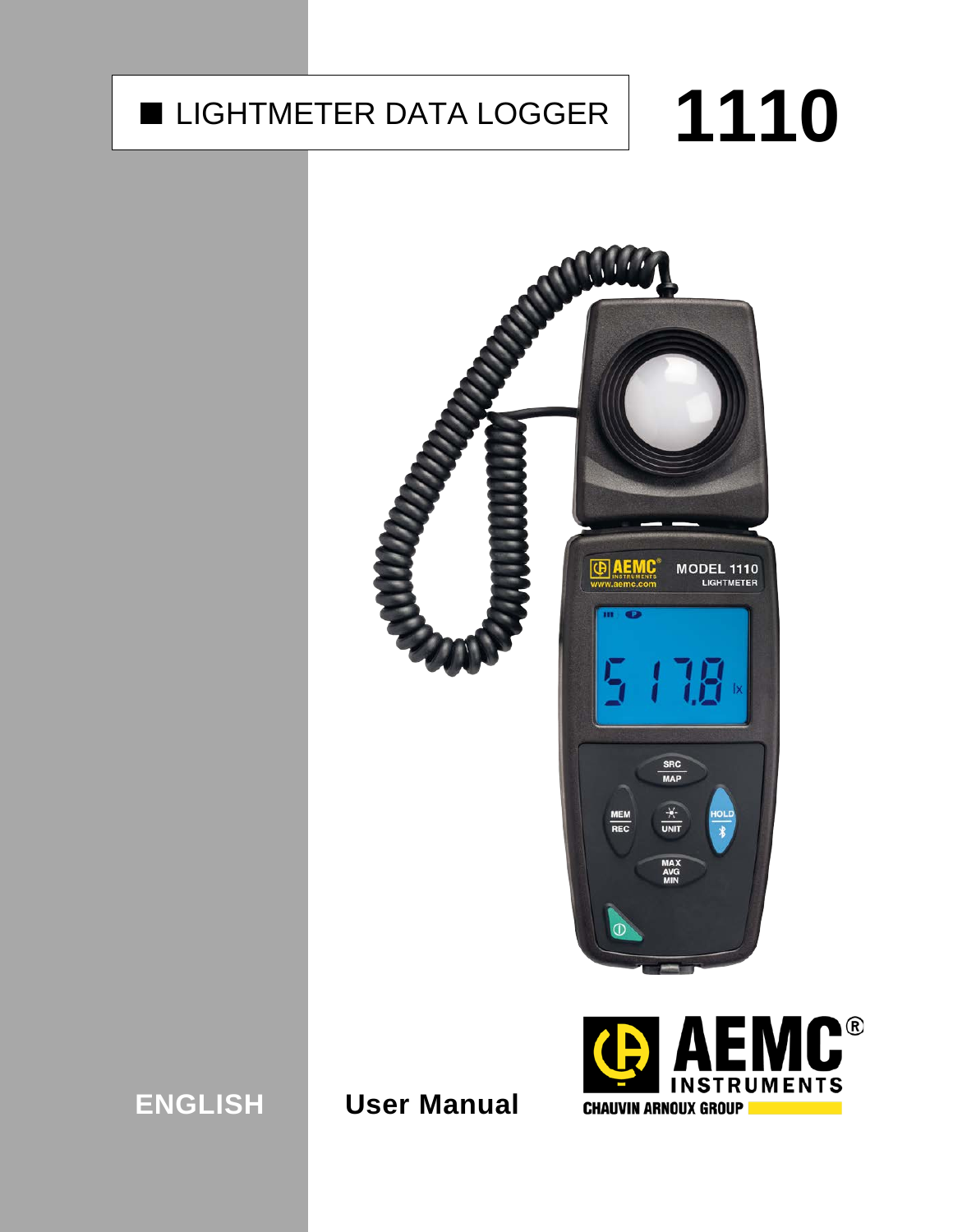## Statement of Compliance

Chauvin Arnoux® , Inc. d.b.a. AEMC® Instruments certifies that this instrument has been calibrated using standards and instruments traceable to international standards.

We guarantee that at the time of shipping your instrument has met its published specifications.

An N.I.S.T. traceable certificate may be requested at the time of purchase, or obtained by returning the instrument to our repair and calibration facility, for a nominal charge.

The recommended calibration interval for this instrument is 12 months and begins on the date of receipt by the customer. For recalibration, please use our calibration services. Refer to our repair and calibration section at www.aemc.com.

Serial #:

Catalog #: 2121.71

Model #: 1110

Please fill in the appropriate date as indicated:

Date Received: We have a set of the set of the set of the set of the set of the set of the set of the set of the set of the set of the set of the set of the set of the set of the set of the set of the set of the set of the

Date Calibration Due:



Chauvin Arnoux® , Inc. d.b.a AEMC® Instruments www.aemc.com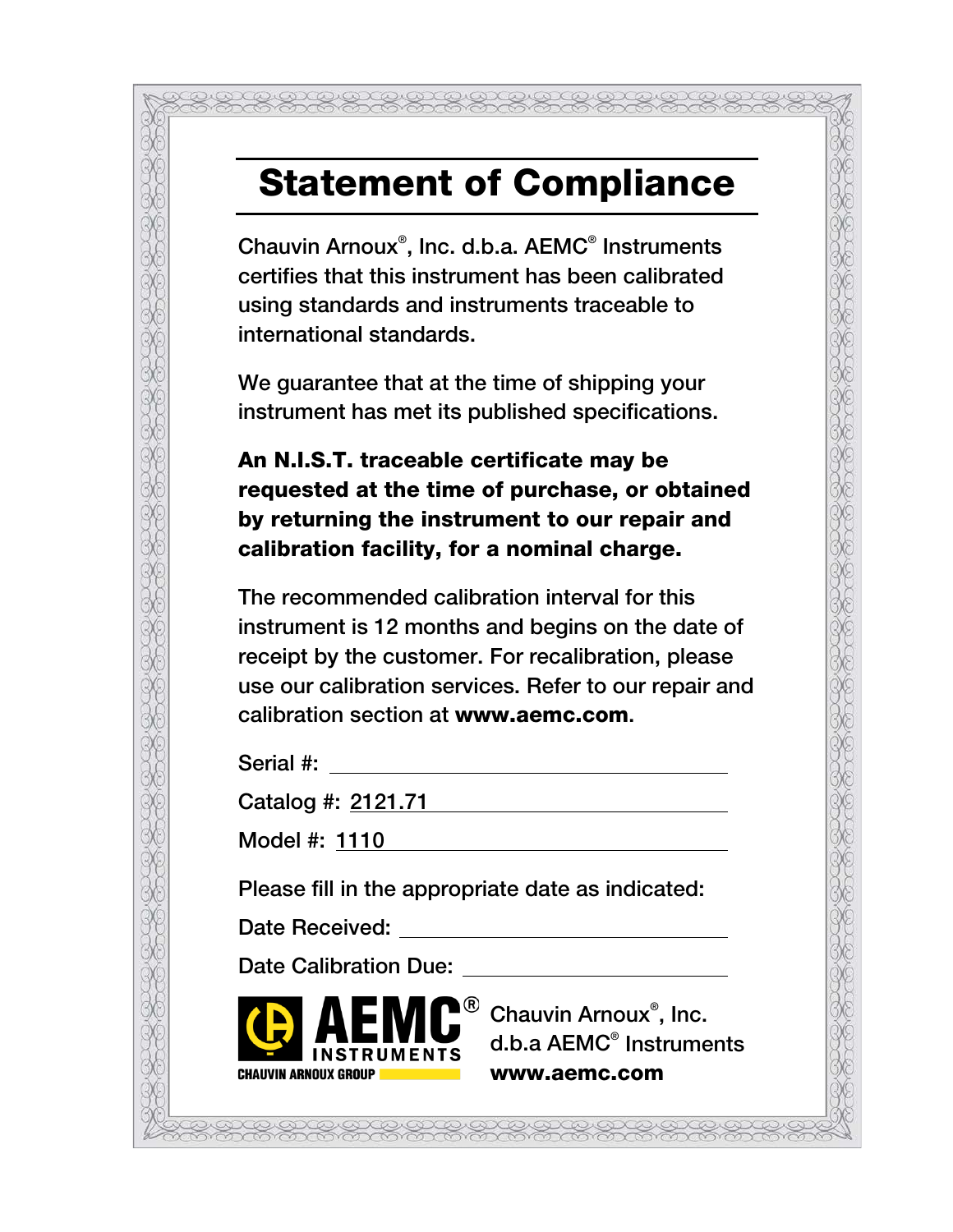| <b>CONTENTS</b> |  |
|-----------------|--|
|-----------------|--|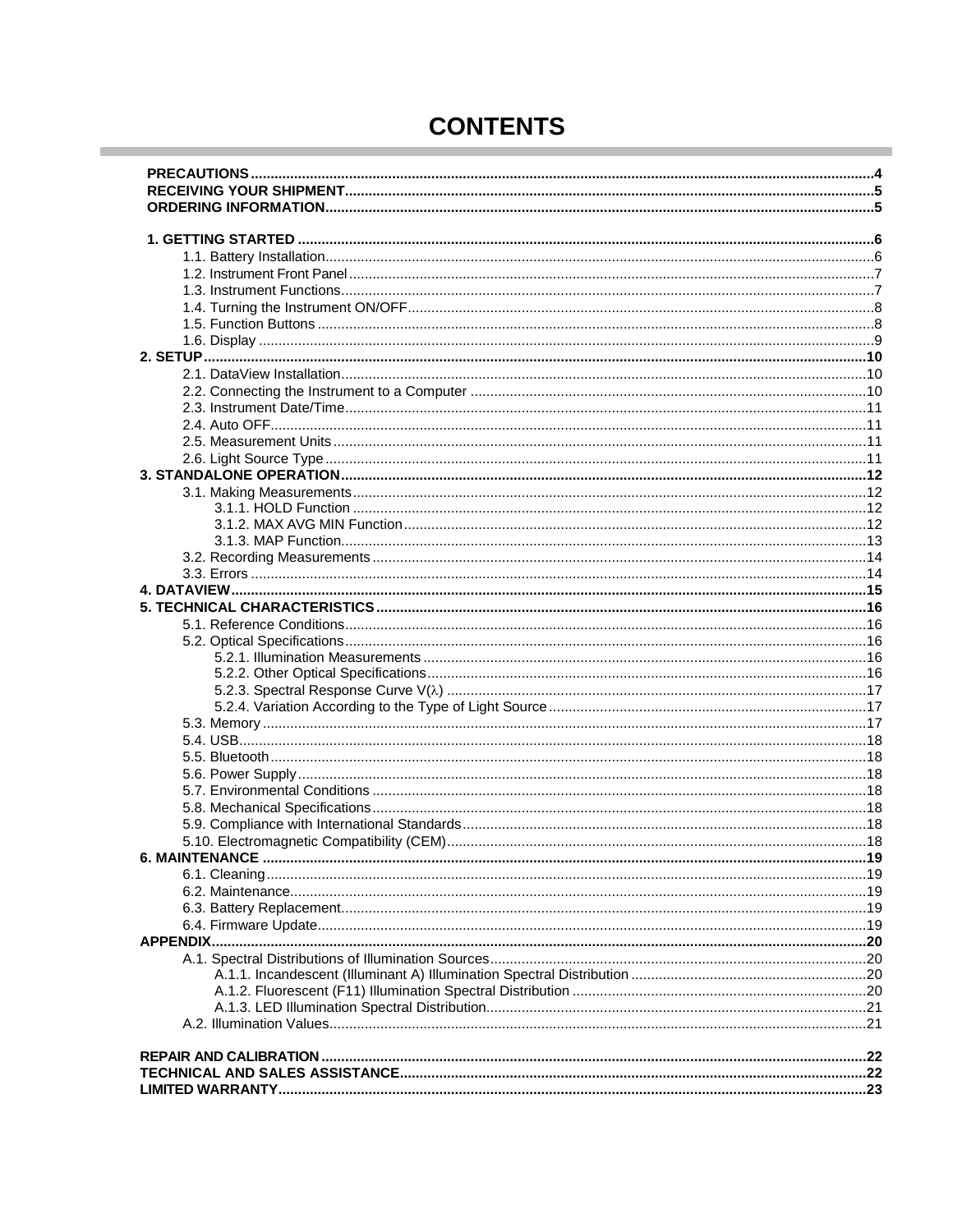Thank you for purchasing the Lightmeter Data Logger Model 1110. For best results from your instrument:

- $\blacksquare$  read these operating instructions carefully,
- comply with the precautions for use.



WARNING, risk of DANGER! The operator must refer to these instructions whenever this danger symbol appears.

Information or useful tip.

Battery.

Magnet.

The product has been declared recyclable after analysis of its life cycle in accordance with the ISO14040 standard.

AEMC has adopted an Eco-Design approach in order to design this appliance. Analysis of the complete lifecycle has enabled us to control and optimize the effects of the product on the environment. In particular this appliance exceeds regulation requirements with respect to recycling and reuse.

Indicates conformity with European directives and with regulations covering EMC.

Indicates that, in the European Union, the instrument must undergo selective disposal in compliance with Directive WEEE 2002/96/EC. This instrument must not be treated as household waste.

#### <span id="page-3-0"></span>**Precautions**

This instrument is compliant with safety standard IEC 61010-2-030, for voltages up to 5V with respect to ground. Failure to observe the following safety instructions may result in electric shock, fire, explosion, and damage to the instrument and/or the installation in which it is located.

- **The operator and/or the responsible authority must carefully read and clearly understand all** precautions to be taken prior to using the instrument. Thorough knowledge and awareness of electrical hazards are essential when using this instrument.
- **Depart Conditions of use, including temperature, relative humidity, altitude, pollution degree, and** location of use.
- Do not use the instrument if it appears damaged, incomplete, or improperly closed.
- **Before each use, check the condition of the housing and accessories. Any item on which the** insulation is deteriorated (even partially) must be set aside for repair or disposal.
- <span id="page-3-1"></span>I All troubleshooting and metrological checks must be done by accredited personnel.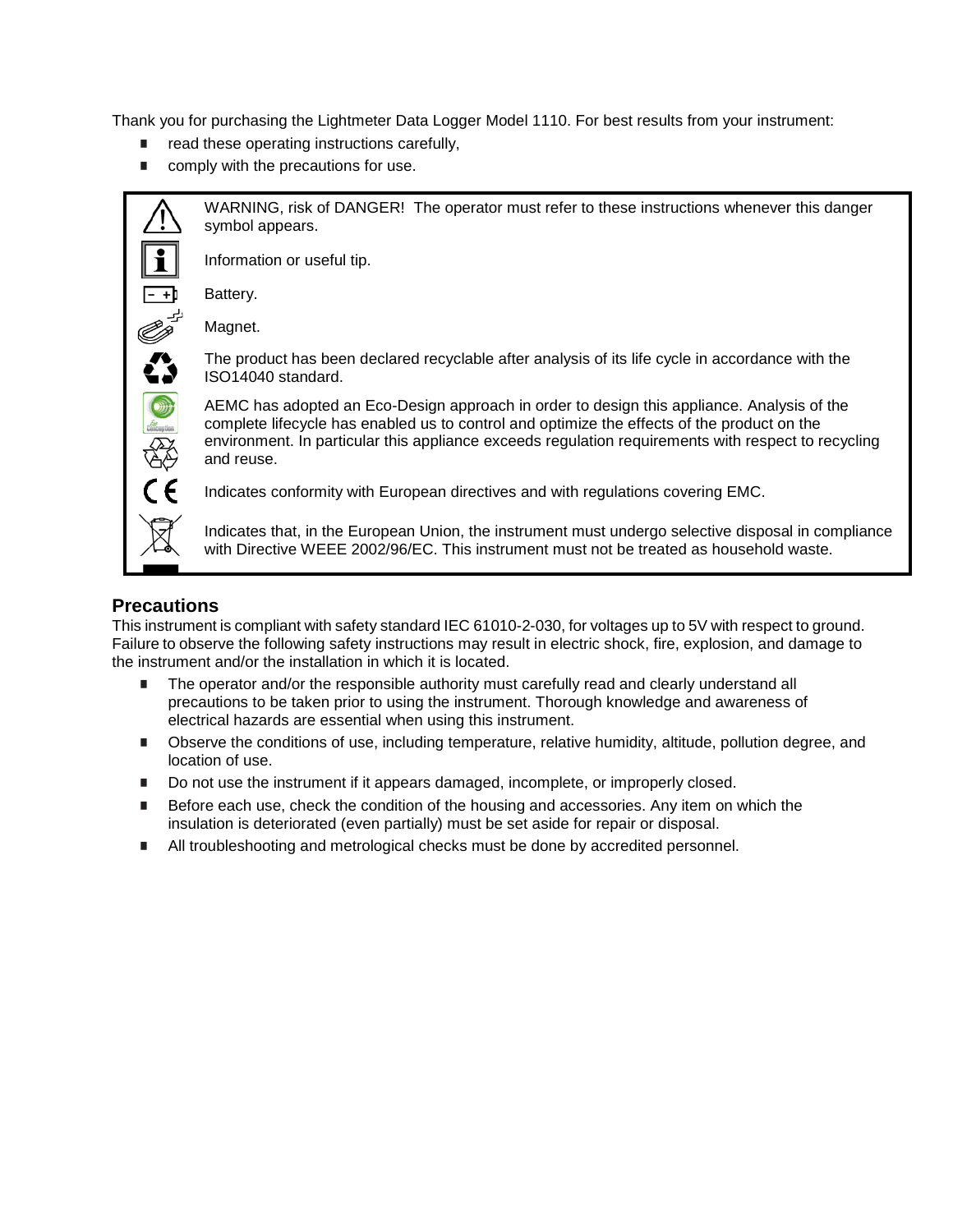#### **Receiving Your Shipment**

Upon receiving your shipment, make sure that the contents are consistent with the packing list. Notify your distributor of any missing items. If the equipment appears to be damaged, file a claim immediately with the carrier and notify your distributor at once, giving a detailed description of any damage. Save the damaged packing container to substantiate your claim.

#### <span id="page-4-0"></span>**Ordering Information**

Lightmeter Data Logger Model 1110………………………………………………………………….…**Cat. #2121.71** *Includes soft carrying pouch, three AA alkaline batteries, 6 ft. USB cable, quick start guide, USB thumb-drive with DataView® software and user manual.*

#### **Replacement Parts:**

#### **Accessories:**

For the accessories and replacement parts, visit our web site: [www.aemc.com](http://www.aemc.com/)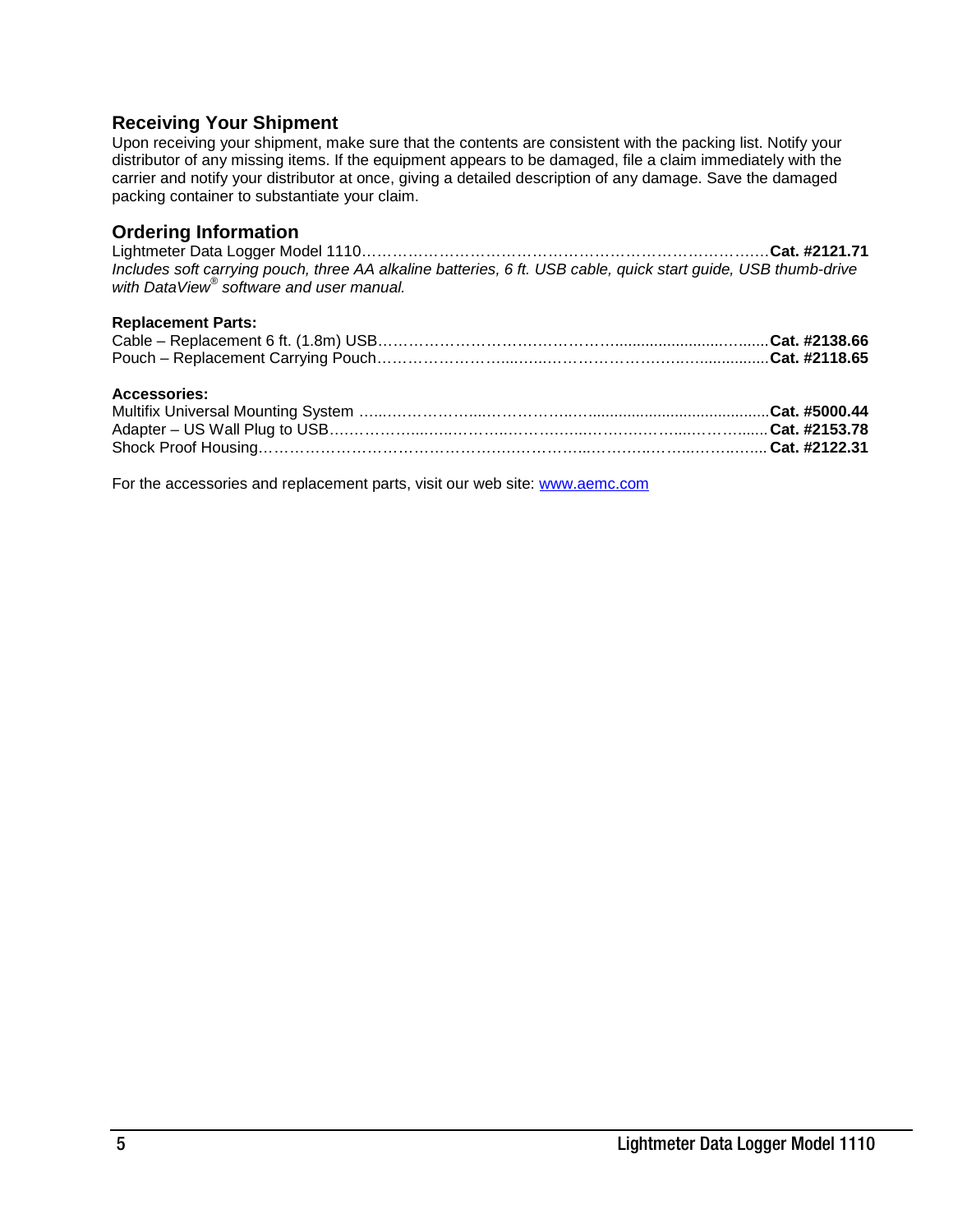#### <span id="page-5-1"></span><span id="page-5-0"></span>**1.1. Battery Installation**

The instrument accepts three AA or LR6 alkaline batteries.



- 1. "Tear-drop" notch to hang instrument
- 2. Non-skid pads
- 3. Magnets for mounting to a metallic surface
- 4. Battery compartment cover

To change the batteries:

- 1. Press the tab of the battery compartment cover and lift it clear.
- 2. Remove the battery compartment cover.
- 3. Insert the new batteries, ensuring correct polarity.
- 4. Close the battery compartment cover; ensuring it is completely and correctly closed.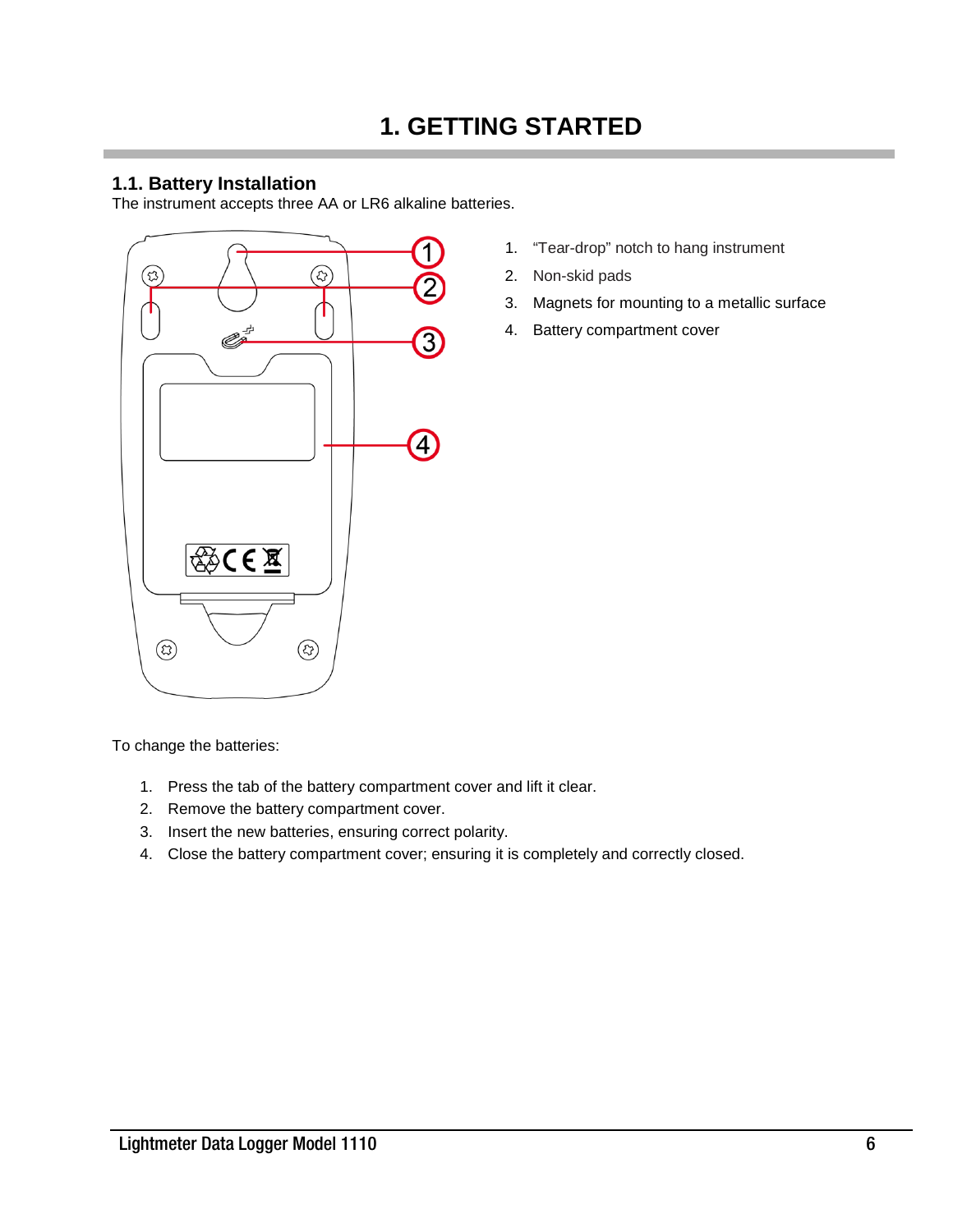#### <span id="page-6-0"></span>**1.2. Instrument Front Panel**

<span id="page-6-1"></span>

- 1. Spiral-wound extension cable
- 2. Sensor cover (captive)
- 3. Illumination sensor
- 4. Magnets for securing sensor to housing
- 5. Backlit LCD display
- 6. Keypad
- 7. ON/OFF button
- 8. Type B micro-USB connector

#### **1.3. Instrument Functions**

The Model 1110 measures illumination from 0.1 to 200,000 lux. The instrument measures visible light only, and excludes non-visible wavelengths (infrared, ultraviolet, and so on). It measures illumination in accordance with the recommendations of the AFE (Association Française de l'Éclairage - French Association of Illumination). The instrument also measures decrease in illumination over time due to aging or dusty light sources.

The Model 1110 can:

- Display illumination measurements in lux (lx) or foot-candles (fc).
- Record minimum, average (mean), and maximum measurements within a specified period.<br>Record minimum/average/maximum for a surface or room.
- Record minimum/average/maximum for a surface or room.
- Record and store measurements.
- Communicate with a computer via Bluetooth or USB cable.

DataView with the Data Logger Control Panel software can be installed on a computer to allow you to configure the instrument, view measurements in real time, download data from the instrument, and create reports.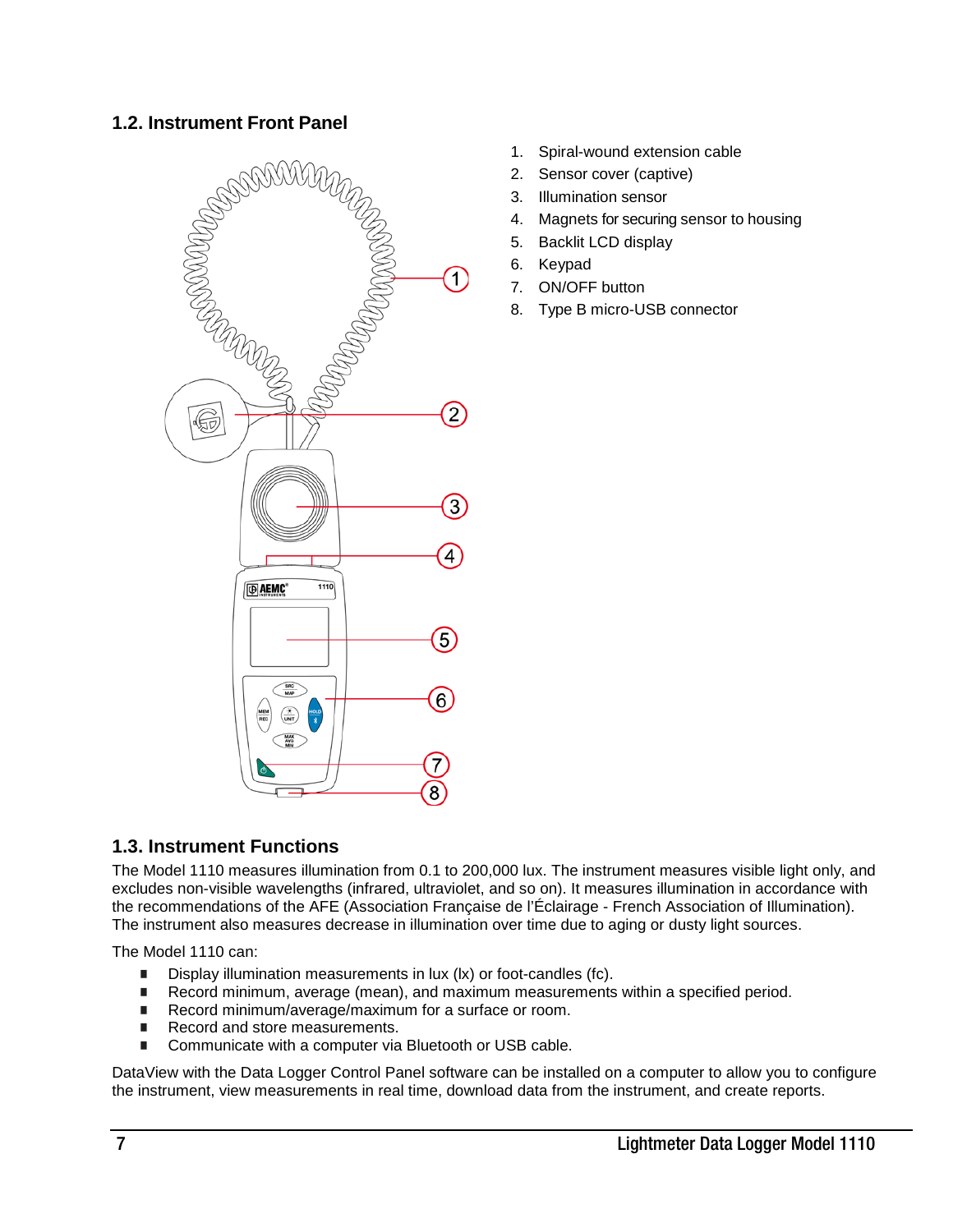#### <span id="page-7-0"></span>**1.4. Turning the Instrument ON/OFF**



- **ON:** Press the  $\bigcirc$  button for >2 seconds.
- **OFF**: Press the  $\bigcup$  button for >2 seconds when the instrument is ON. Note that you cannot turn OFF the instrument when it is in HOLD or in recording mode.

If the screen to the left appears during start-up, a recording session was still in progress the last time the instrument was turned OFF. This screen indicates the instrument is saving the recorded data.

Do not turn OFF the instrument while this screen is displayed; otherwise the recorded data will be lost.

#### **1.5. Function Buttons**

<span id="page-7-1"></span>

| <b>Button</b>                            | <b>Function</b>                                                                                                                                                                                                                                                                                                                                                                                                                                         |
|------------------------------------------|---------------------------------------------------------------------------------------------------------------------------------------------------------------------------------------------------------------------------------------------------------------------------------------------------------------------------------------------------------------------------------------------------------------------------------------------------------|
| SRC<br><b>MAP</b>                        | Short press selects the type of illumination source: incandescent (default), fluorescent, or<br>LED. (See Appendix §A.1.)<br>Long press (>2 seconds) enters MAP mode.                                                                                                                                                                                                                                                                                   |
| MEM<br><b>REC</b>                        | Short press stores the measurement and date in the instrument's memory.<br>MAP mode: adds a measurement to the measurements in the MAP (§3.1.3).<br>Long press starts/stops a recording session.                                                                                                                                                                                                                                                        |
| $-\frac{1}{2}\frac{1}{2}$<br><b>UNIT</b> | Short press turns on back-lighting.<br>Long press toggles between lux (lx) and foot-candles (fc).                                                                                                                                                                                                                                                                                                                                                       |
| <b>HOLD</b>                              | Short press freezes the display.<br>ш                                                                                                                                                                                                                                                                                                                                                                                                                   |
| ∦                                        | Long press activates/deactivates Bluetooth.<br>∎                                                                                                                                                                                                                                                                                                                                                                                                        |
| <b>MAX</b><br><b>AVG</b><br><b>MIN</b>   | Short press enters MAX AVG MIN mode (§3.1.2); measurement values continue to be<br>п<br>displayed.<br>Second press displays the maximum value.<br>Third press displays the average value.<br>Fourth press displays minimum value.<br>Fifth press returns to normal measurement operation.<br>Long press exits MAX AVG MIN mode.<br>■<br>In MAP mode, pressing Min displays in turn the maximum, average (mean), and minimum of<br>the MAP measurements. |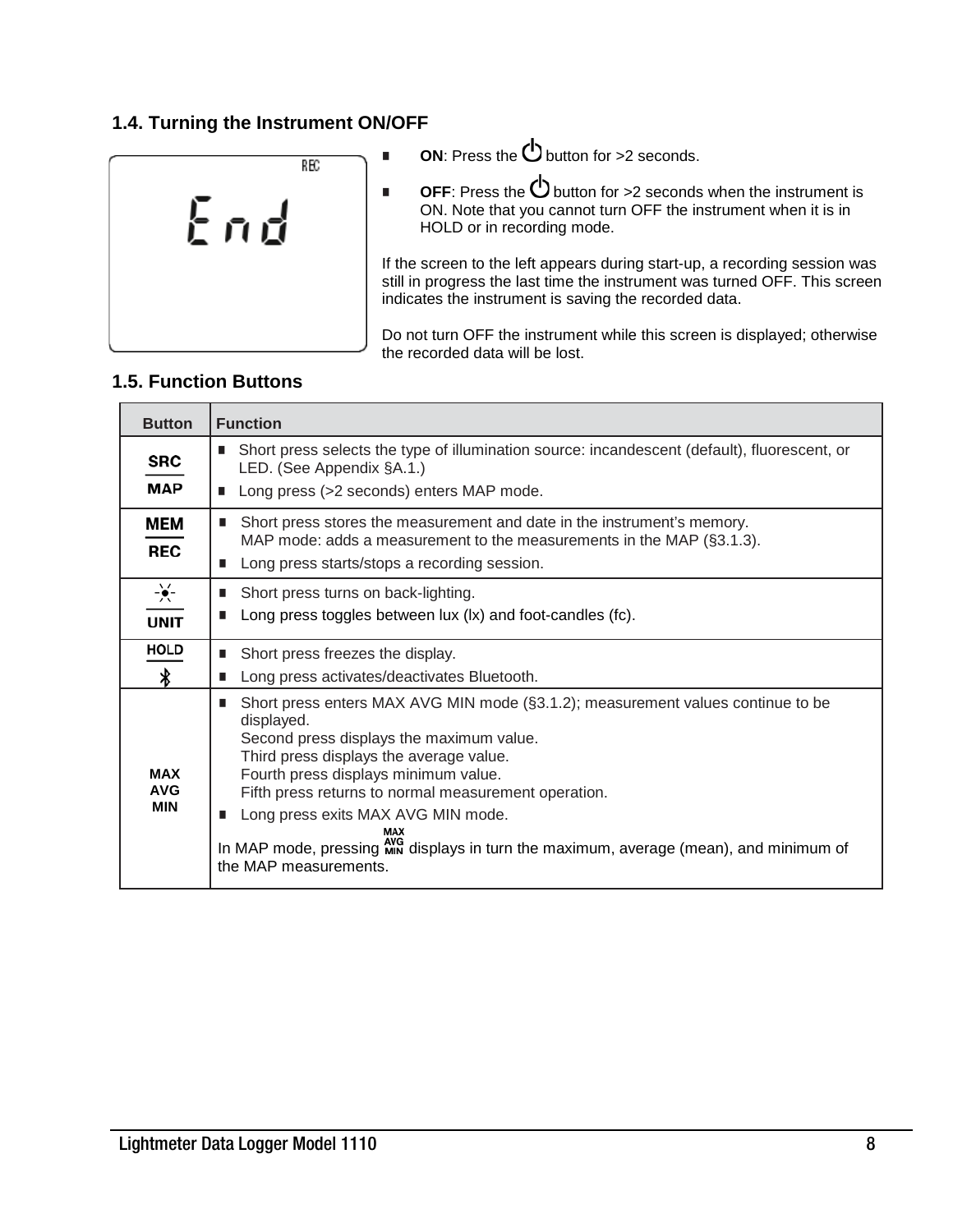#### **1.6. Display**



1. MAP function counter 2. Main display

**OL** indicates the measurement is outside the instrument limits (positive or negative).

**P** indicates Auto OFF is disabled. This occurs when the instrument is:

- Recording, in MAX AVG MIN mode, in MAP mode, or in HOLD mode
- Connected via the USB cable either to an external power supply or for communication with a computer
- Communicating via Bluetooth
- Set to Auto OFF disabled (see §2.4)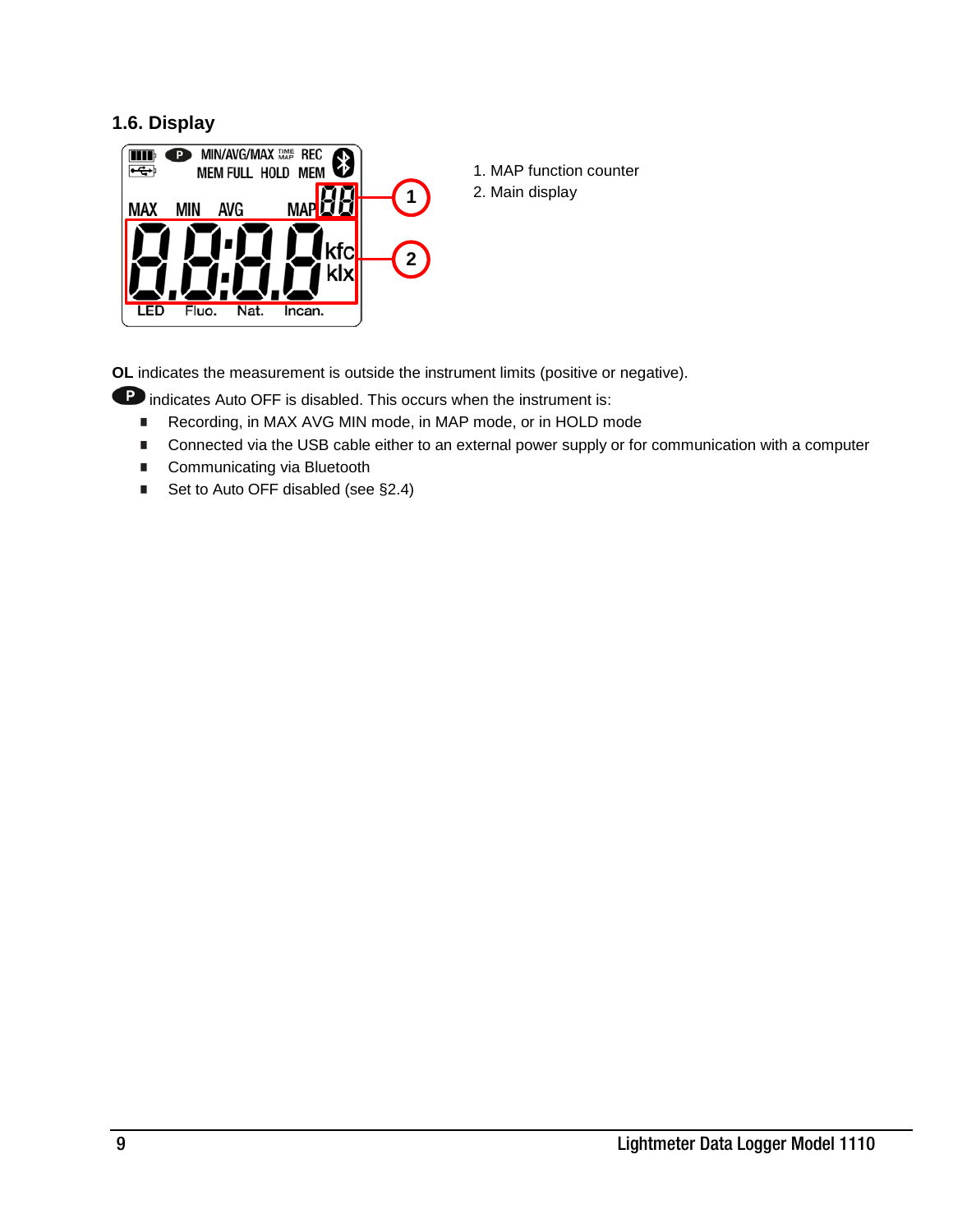<span id="page-9-0"></span>Before using your instrument, you must set its date and time through DataView (see §2.3). Other basic setup tasks include selecting:

- Auto OFF interval (requires DataView)
- lx or fc for measurement units (can be done on the instrument or via DataView)
- Light source type (can be done on the instrument or via DataView)

#### <span id="page-9-1"></span>**2.1. DataView Installation**

- 1. Insert the USB drive that comes with the instrument into a USB port on your computer.
- 2. If Autorun is enabled, an AutoPlay window appears on your screen. Click "Open folder to view files" to display the DataView folder. If Autorun is not enabled or allowed, use Windows Explorer to locate and open the USB drive labeled "DataView."
- 3. When the DataView folder is open, find the file Setup.exe and double-click it.
- 4. The Setup screen appears. This enables you to select the language version of DataView to install. You can also select additional install options (each option is explained in the Description field). Make your selections and click Install.
- 5. The InstallShield Wizard screen appears. This program leads you through the DataView install process. As you complete these screens, be sure to check Data Loggers when prompted to select features to install.
- 6. When the InstallShield Wizard finishes installing DataView, the Setup screen appears. Click Exit to close. The DataView folder appears on your computer desktop.

#### <span id="page-9-2"></span>**2.2. Connecting the Instrument to a Computer**

You can connect the instrument to a computer either through USB cable (provided with the instrument) or Bluetooth $^{\circledR}$ . The first two steps of the connection procedure depend on the connection type:

#### **USB**:

- 1. Connect the instrument to an available USB port using the supplied cable.
- 2. Turn ON the instrument. If this is the first time this instrument has been connected to this computer, the drivers will be installed. Wait for driver installation to finish before proceeding with step 3 below.

#### **Bluetooth:**

Connecting the instrument via Bluetooth requires a Bluegiga BLED112 Smart Dongle (sold separately) installed in your computer. When the dongle is installed, do the following:

- 1. Turn ON the instrument by pressing the  $\Phi$  button.
- 2. Activate Bluetooth on the instrument by pressing the  $\overline{\ast}$  button until the  $\bullet$  symbol appears in the LCD.

**HOLD** 

#### **After the USB cable is connected or Bluetooth is activated**, proceed as follows:

- 3. Open the DataView folder on your desktop. This displays a list of icons for the Control Panel(s) installed with DataView.
- 4. Open the DataView Data Logger Control Panel by clicking the  $\blacksquare$  icon.
- 5. In the menu bar at the top of the screen, select Help. In the drop-down menu that appears, click the option Help Topics. This opens the Data Logger Control Panel Help system.
- 6. Use the Contents window in the Help system to locate and open the topic "Connecting to an Instrument." This provides instructions explaining how to connect your instrument to the computer.
- <span id="page-9-3"></span>7. When the instrument is connected, its name appears in the Data Logger Network folder in the left side of the Control Panel. A green check mark appears next to the name indicating it is currently connected.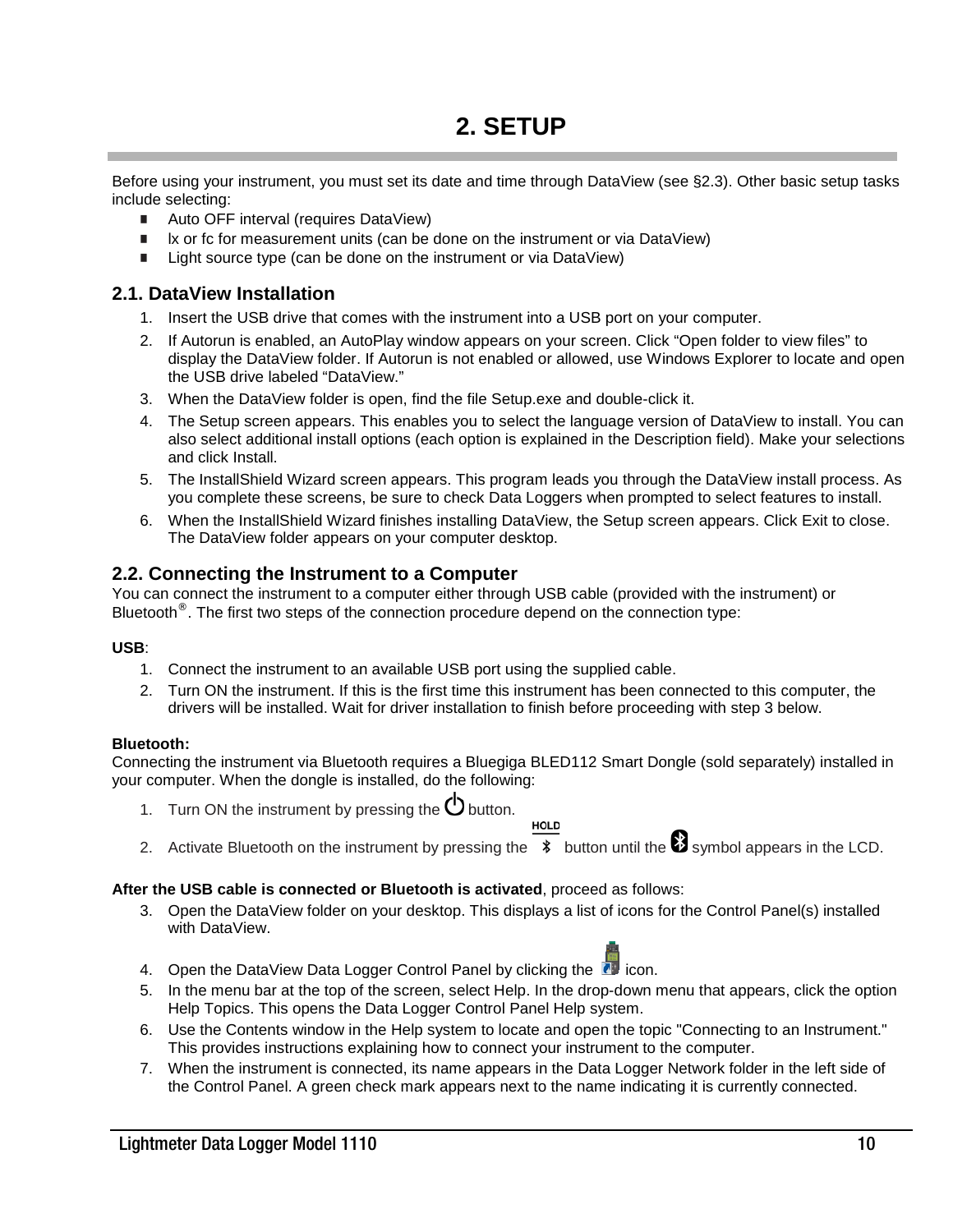#### <span id="page-10-0"></span>**2.3. Instrument Date/Time**

- 1. Select the instrument in the Data Logger Network.
- 2. In the menu bar, select Instrument. In the drop-down menu that appears, click Set Clock.
- 3. The Date/Time dialog box appears. Complete the fields in this dialog box. If you need assistance, press F1.
- 4. When you are finished setting the date and time, click OK to save your changes to the instrument.

#### **2.4. Auto OFF**

By default, the instrument automatically turns OFF after 3 minutes of inactivity. You can use the Data Logger Control Panel to change the Auto OFF interval, or disable this feature, as instructed by the Help that comes with the software.

When Auto OFF is disabled, the symbol  $\bullet$  appears in the instrument LCD screen.

#### <span id="page-10-1"></span>**2.5. Measurement Units**

 $-\bullet-$ 

The  $\overline{unr}$  button on the instrument front panel allows you to toggle between  $x$  (lux) and fc (foot-candles) for measurement units. You can also set this through the Data Logger Control Panel.

#### <span id="page-10-2"></span>**2.6. Light Source Type**

**SRC** 

The MAP button cycles through the three available light source options (incandescent, fluorescent, or LED). You can also set this through the Data Logger Control Panel.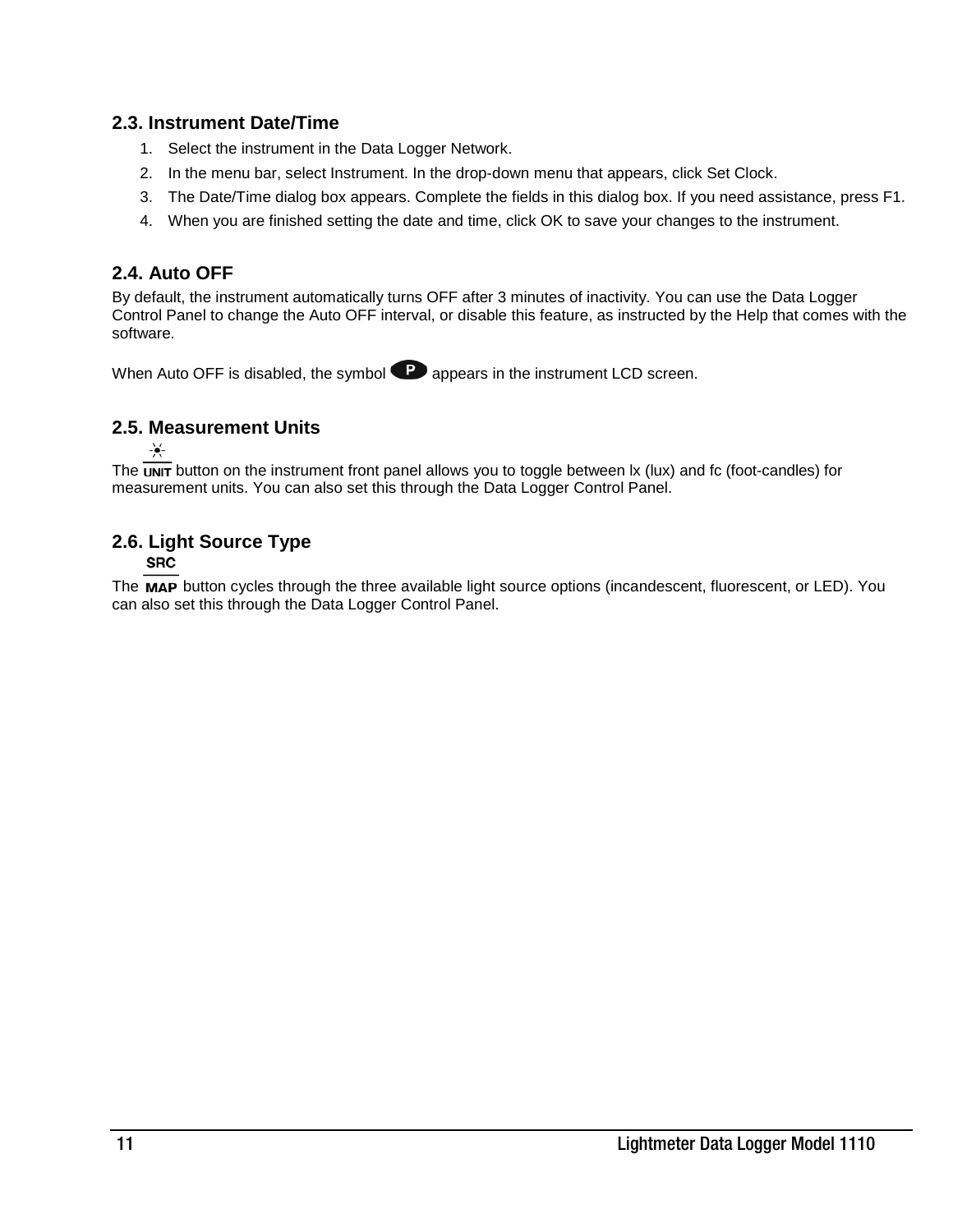## **3. STANDALONE OPERATION**

<span id="page-11-0"></span>The instruments can operate in two modes:

- Stand-alone mode, described in this section
- Remote mode, in which the instrument is controlled by a computer running DataView (see  $\S4$ )

#### <span id="page-11-1"></span>**3.1. Making Measurements**



- 1. Remove the cap protecting the sensor.
- 2. Place the sensor in the location to be measured, ensuring you do not position yourself between the sensor and light source(s).
- 3. If the instrument is OFF, press and hold down the  $\mathbb O$  button until it turns ON. The instrument displays the current time, followed by the measurement.
- 4. To change the units of measure, long-press the  $\overline{unrr}$  button. The instrument will continue to use this unit when next turned ON.
- 5. To save the measurement to the instrument's memory, press the REC button.



Note that you can make a low-illumination measurement immediately following a high-illumination measurement; no delay between measurements is required.

Refer to Appendix §[A.2](#page-20-1) for common illumination values.

#### <span id="page-11-2"></span>*3.1.1. HOLD Function*

Pressing the **HOLD** key freezes the display. A second press unfreezes it.

#### <span id="page-11-3"></span>*3.1.2. MAX AVG MIN Function*

You can monitor the maximum, minimum, and average measurements by pressing the Arina button. This displays the words MIN/AVG/MAX at the top of the display (see below). In this mode, pressing  $\frac{N}{N10}$  once displays the maximum value measured during the current session. A second press displays the average value, and a third displays the minimum. Finally a fourth press restores the normal display. Subsequent presses of  $\frac{arg}{min}$  repeat this cycle.



MAX<br>To exit MAX AVG MIN mode, long-press  $\frac{N}{MIN}$ . Note that when MAX AVG MIN mode is active, the MAP function is deactivated.

**MEM**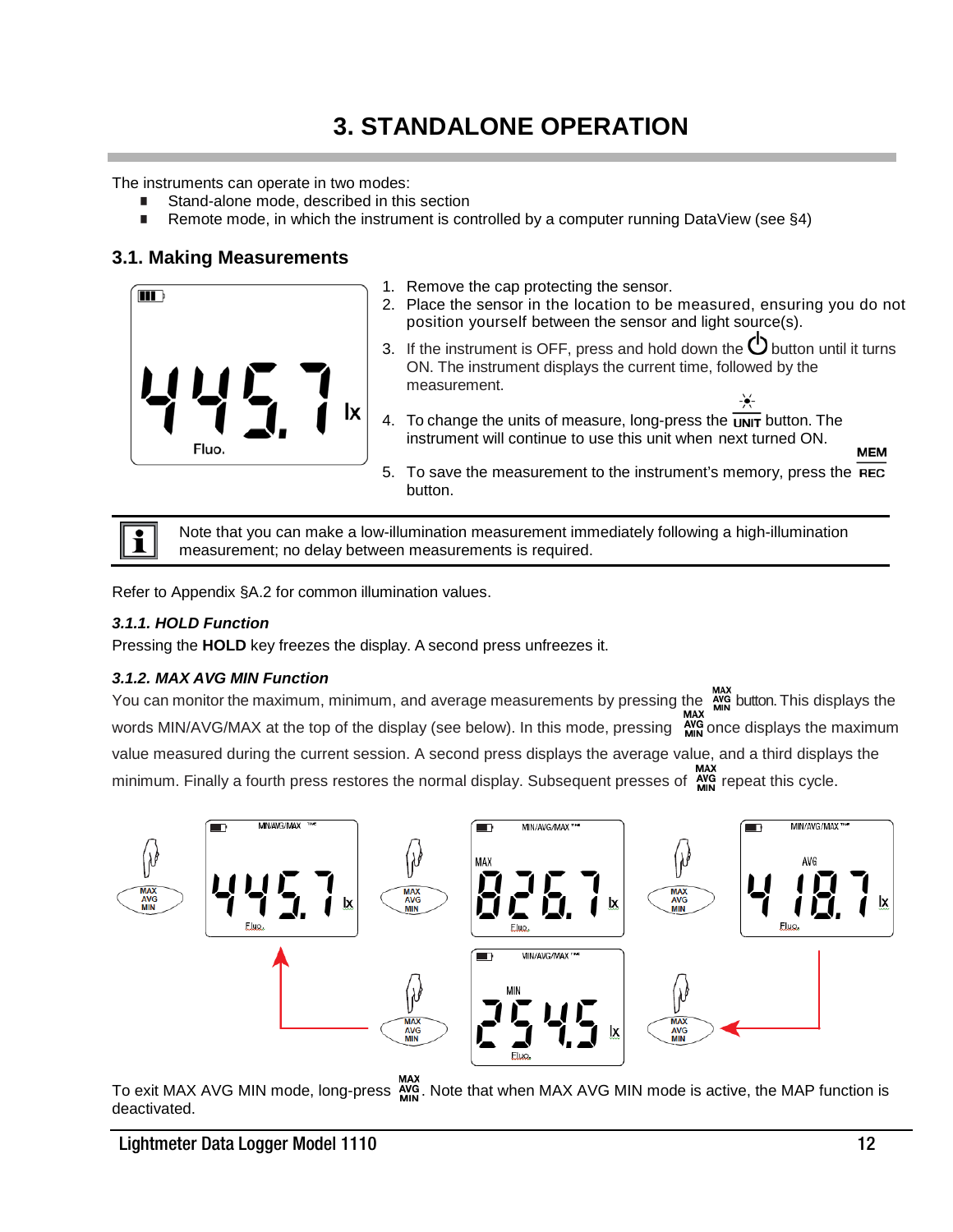#### <span id="page-12-0"></span>*3.1.3. MAP Function*

The MAP function enables you to map the illumination for a 2-dimensional space or surface. For example, in MAP mode you can measure the illumination at specific points within a room. You can then download the recording to a computer running DataView, and display the measurements as a 2-dimensional matrix, creating a "map" of the illumination within the room.

Before mapping an area, it is good practice to create a chart identifying where to make measurements. For instance, the following illustrations are example measurement charts for two different rooms.





In the preceding illustrations, gray areas represent illumination sources (such as lights or windows) and red circles represent measurement points. Consult §4.4 in the standard NF EN 12464-1 for guidance when creating an illumination mapping chart. To create a map with the Model 1110:

- 1. Press the **MAP** button for >2 seconds to enter MAP mode. The counter on the LCD will be initially set to 00 (see below).
- 2. Place the sensor at the first measurement point and press **MEM** to record the value in memory. The counter is incremented.



- 3. Repeat step 2 for all other measurement points to be mapped.
- 4. When finished, press **MAP** for >2 seconds to exit MAP mode.

Note that while in MAP mode, you can use the MIN button to cycle through the maximum, average, and minimum measurements made during the mapping session.

Each measurement made during a session is stored in a single MAP file. You can download this file to a computer running DataView, and display it as a 2-dimensional white-gray-black matrix. The DataView Data Logger Control Panel Help system explains how to do this (see also §4).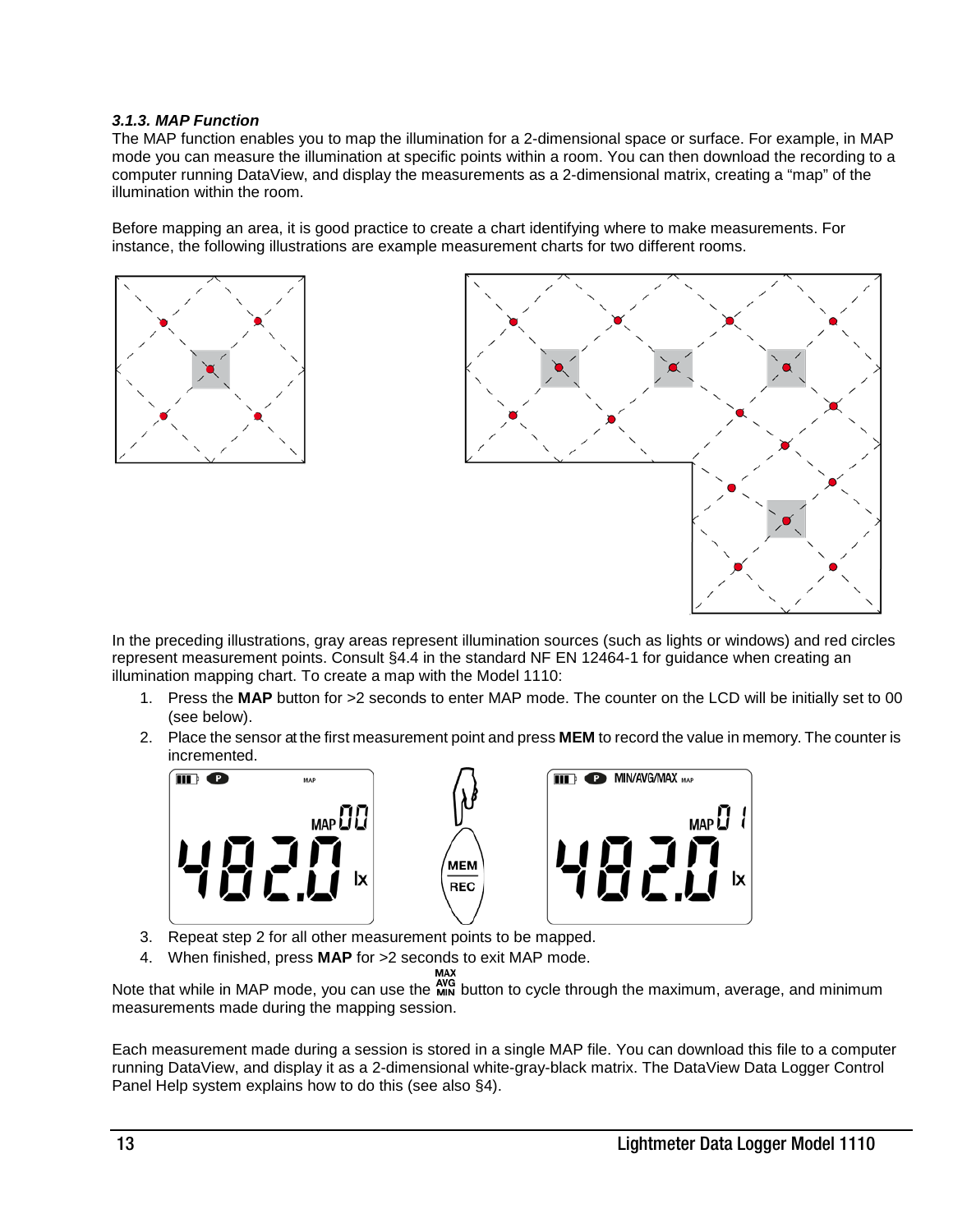#### <span id="page-13-0"></span>**3.2. Recording Measurements**

You can start and stop a recording session on the instrument. Recorded data is stored in the instrument's memory, and can be downloaded and viewed on a computer running the DataView Data Logger Control Panel.

#### **MEM**

You can record data by pressing the REC button:

- A short press (MEM) records the current measurement(s) and date.
- A long press (REC) starts the recording session. While the recording is in progress, the symbol REC **MEM**

appears at the top of the display. A second long press of  $\overline{REC}$  stops the recording session. Note that while **MEM** 

the instrument is recording, a short press of  $\overline{REC}$  has no effect.

To schedule recording sessions, and download and view recorded data, see the DataView Data Logger Control Panel Help.

#### <span id="page-13-1"></span>**3.3. Errors**

The instrument detects errors and displays them in the form **Er.XX**:

- **Er.01** Hardware malfunction detected. The instrument must be sent in for repair.
- **Er.02** Internal memory error. Connect the instrument to a computer via the USB cable and format its memory using Windows.
- **Er.03** Hardware malfunction detected. The instrument must be sent in for repair.
- **Er.10** The instrument has not been correctly adjusted. The instrument must be sent to customer service.
- **Er.11** The firmware is incompatible with the instrument. Install the correct firmware (see §6.4).
- **Er.12** The firmware version is incompatible with the instrument. Reload the previous firmware version.
- <span id="page-13-2"></span>**Er.13** Recording scheduling error. Ensure that the instrument's time and the time of the DataView Data Logger Control Panel are the same (see §2.3).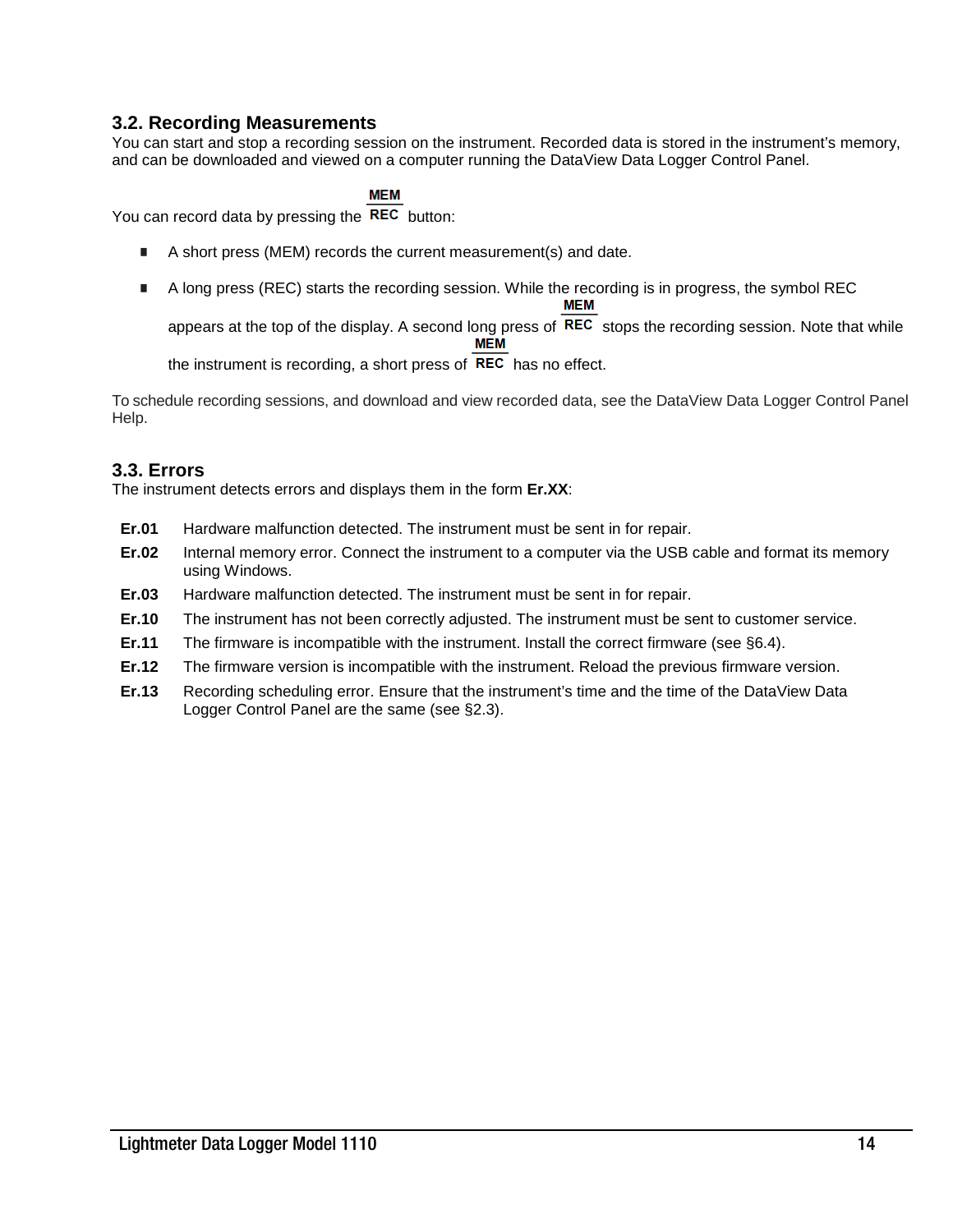## **4. DATAVIEW**

As explained in §2, DataView is required to perform several basic setup tasks including connecting the instrument to a computer, setting the time and date on the instrument, and changing the Auto OFF setting. In addition, DataView allows you to:

- Configure and schedule a recording session on the instrument.
- Download recorded data from the instrument to the computer.
- Generate reports from downloaded data.
- **U** View instrument measurements in real time on the computer.

For information about performing these tasks, consult the DataView Data Logger Control Panel Help.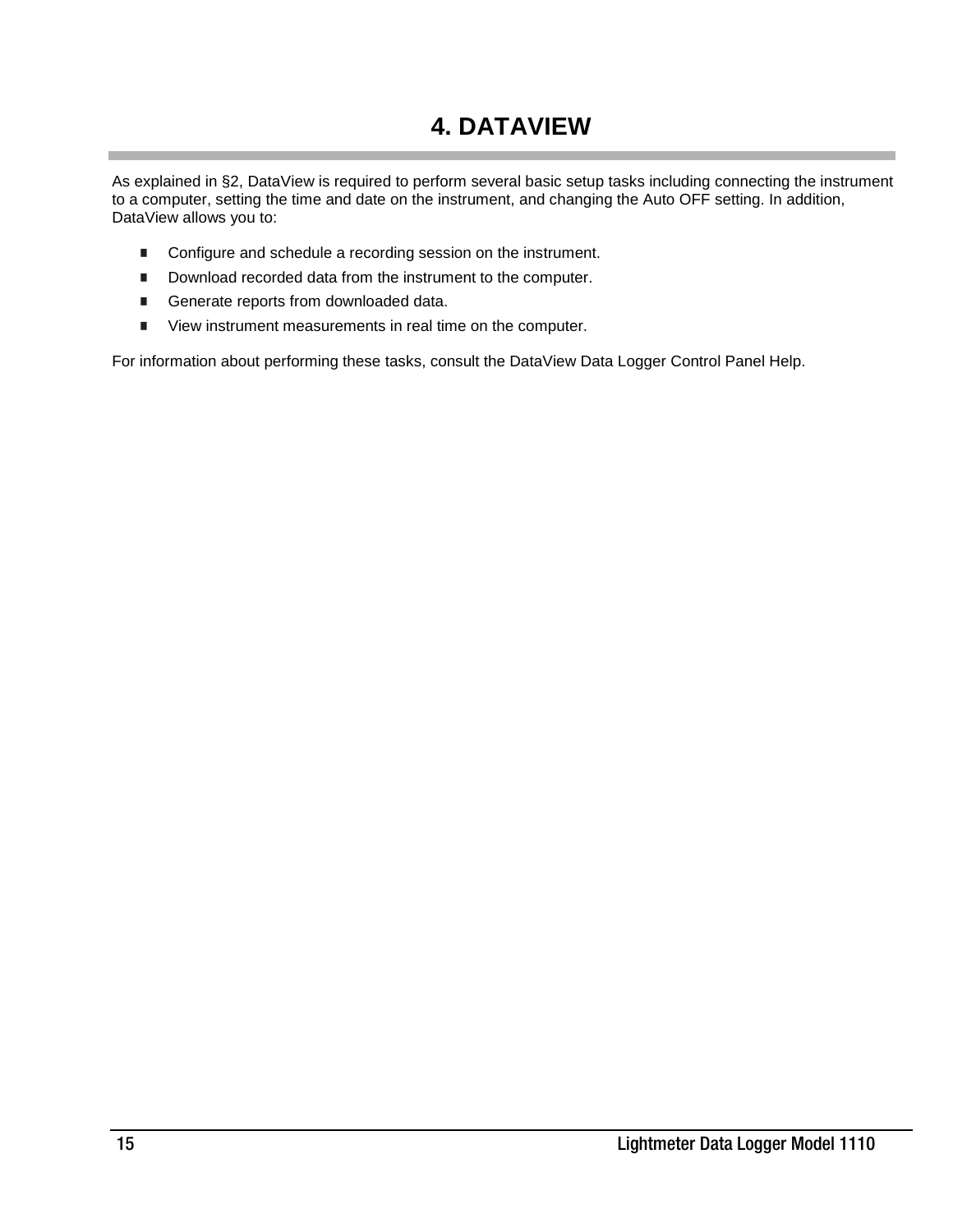#### <span id="page-15-1"></span><span id="page-15-0"></span>**5.1. Reference Conditions**

| <b>Quantity of influence</b> | Reference values            |
|------------------------------|-----------------------------|
| Temperature                  | $73 \pm 3.6$ °F (23 ± 2°C)  |
| Relative humidity            | 45% to 75%                  |
| Supply voltage               | 3 to 4.5V                   |
| Light source                 | Incandescent (illuminant A) |
| Electric field               | $< 1$ V/m                   |
| Magnetic field               | $<$ 40A/m                   |

The intrinsic uncertainty is the error specified for the reference conditions.

#### <span id="page-15-2"></span>**5.2. Optical Specifications**

The Model 1110 is a class C lightmeter per standard NF C-42-710. Its sensor is a silicon (Si) photodiode in which the spectral response is corrected by an optical filter. The directional response is ensured by a diffusing lens.

| <b>Specified</b><br>measurement range                                         | 0.1 to 200,000lx    |                       |                       |                       |                      | 0.01 to 18,580fc    |                        |                      |
|-------------------------------------------------------------------------------|---------------------|-----------------------|-----------------------|-----------------------|----------------------|---------------------|------------------------|----------------------|
| Resolution                                                                    | $0.1$ to<br>999.9lx | 1.000 to<br>9.999 klx | 10.00 to<br>99.99 klx | 100.0 to<br>200.0 klx | $0.01$ to<br>99.99fc | 100.0 to<br>999.9fc | $1.000$ to<br>9.999kfc | 10.00 to<br>18.58kfc |
|                                                                               | $0.1$ $\mathsf{lx}$ | $1\text{K}$           | $10\text{lx}$         | 100 <sub>k</sub>      | $0.01$ fc            | 0.1fc               | 1fc                    | 10fc                 |
| Intrinsic uncertainty<br>(illumination<br>measurement)                        | $3%$ of<br>reading  |                       |                       |                       |                      |                     |                        |                      |
| Intrinsic uncertainty<br>(spectral response<br>with respect to $V(\lambda)$ ) | $f_1' < 20\%$       |                       |                       |                       |                      |                     |                        |                      |
| Directional sensitivity                                                       | $f_2$ < 1.5%        |                       |                       |                       |                      |                     |                        |                      |
| Intrinsic uncertainty<br>(linearity)                                          | $f_3 < 0.5\%$       |                       |                       |                       |                      |                     |                        |                      |

#### <span id="page-15-3"></span>*5.2.1. Illumination Measurements*

#### <span id="page-15-4"></span>*5.2.2. Other Optical Specifications*

| Sensitivity to UV           | $U < 0.05\%$ (class A)               |
|-----------------------------|--------------------------------------|
| Sensitivity to IR           | $R < 0.005\%$ (class A)              |
| Directional response        | $f2$ < 1.5% (class B)                |
|                             | $F2$ < 3% (class C)                  |
| Fatigue, memory effect      | $f_5 + f_{12} < 0.5\%$ (class A)     |
| Influence of temperature    | $f_6 = 0.05\%$ (class A)             |
| Response to modulated light | $f7$ (100 Hz) = Influence negligible |
| Response to polarization    | $f_8$ ( $\varepsilon$ ) = 0.3%       |
| Response time               | 1s                                   |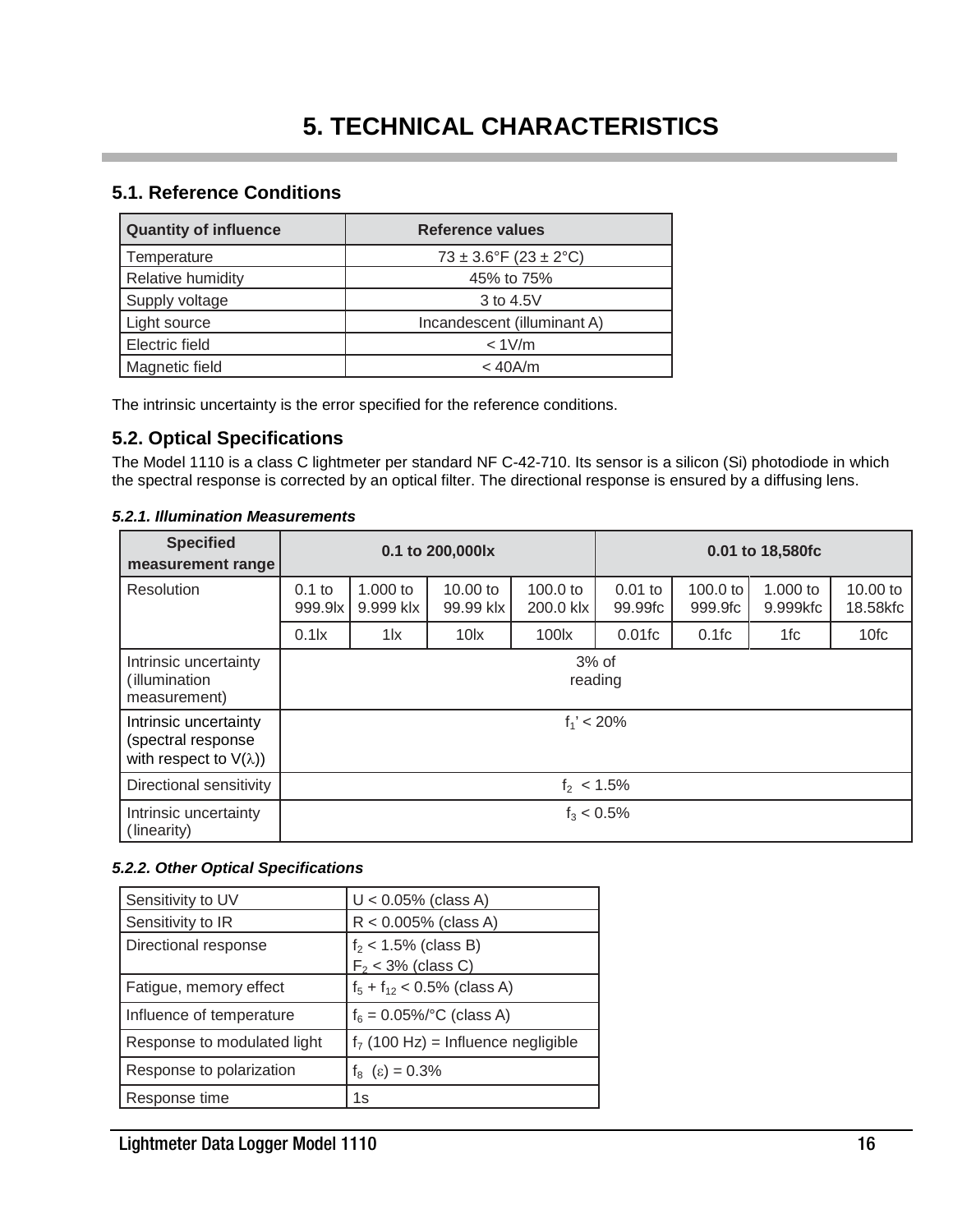#### <span id="page-16-0"></span>*5.2.3. Spectral Response Curve V(*λ*)*

Visible light is electromagnetic radiation with wavelengths between 380nm and 780nm. The response curve of the eye as a function of wavelength has been determined by the IEC (International Electrotechnical Commission). This is the V(λ) curve, or relative spectral luminous efficiency curve for photopic vision (daytime vision).



The error on the spectral response of the sensor is equal to the area of the differences between the  $V(\lambda)$  curve and the curve of the sensor.

#### <span id="page-16-1"></span>*5.2.4. Variation According to the Type of Light Source*

The Model 1110 provides three measurement compensations:

- Incandescent (default)
- **LED**
- **FLUO** (fluorescent)

LED compensation is for measurements on LEDs at 4000K. The intrinsic uncertainty in this case is 4%. If this compensation is used for other LEDs, the intrinsic error is increased as indicated in the following table.

FLUO compensation is for measurements on type F11 fluorescent sources. The intrinsic uncertainty in this case is 4%. If this compensation is used for other fluorescent sources, the intrinsic error is increased as indicated below.

| <b>Quantities of</b><br>influence | <b>Range of influence</b>              | Quantity<br>influenced | <b>Influence</b>                                                |
|-----------------------------------|----------------------------------------|------------------------|-----------------------------------------------------------------|
| Type of light source              | LED 3000 to 6000K                      | Illumination           | Intrinsic uncertainty is increased by 3%<br>(for a total of 6%) |
|                                   | Fluorescents of types<br>$F1$ to $F12$ |                        | Intrinsic uncertainty is increased by 6%<br>(for a total of 9%) |

See Appendix [§A.1](#page-19-1) for light source spectral distribution graphs.

#### <span id="page-16-2"></span>**5.3. Memory**

<span id="page-16-3"></span>The instrument has 8MB of flash memory, sufficient to record and store a million measurements. Each record contains the measurement value, date and time, and unit of measure.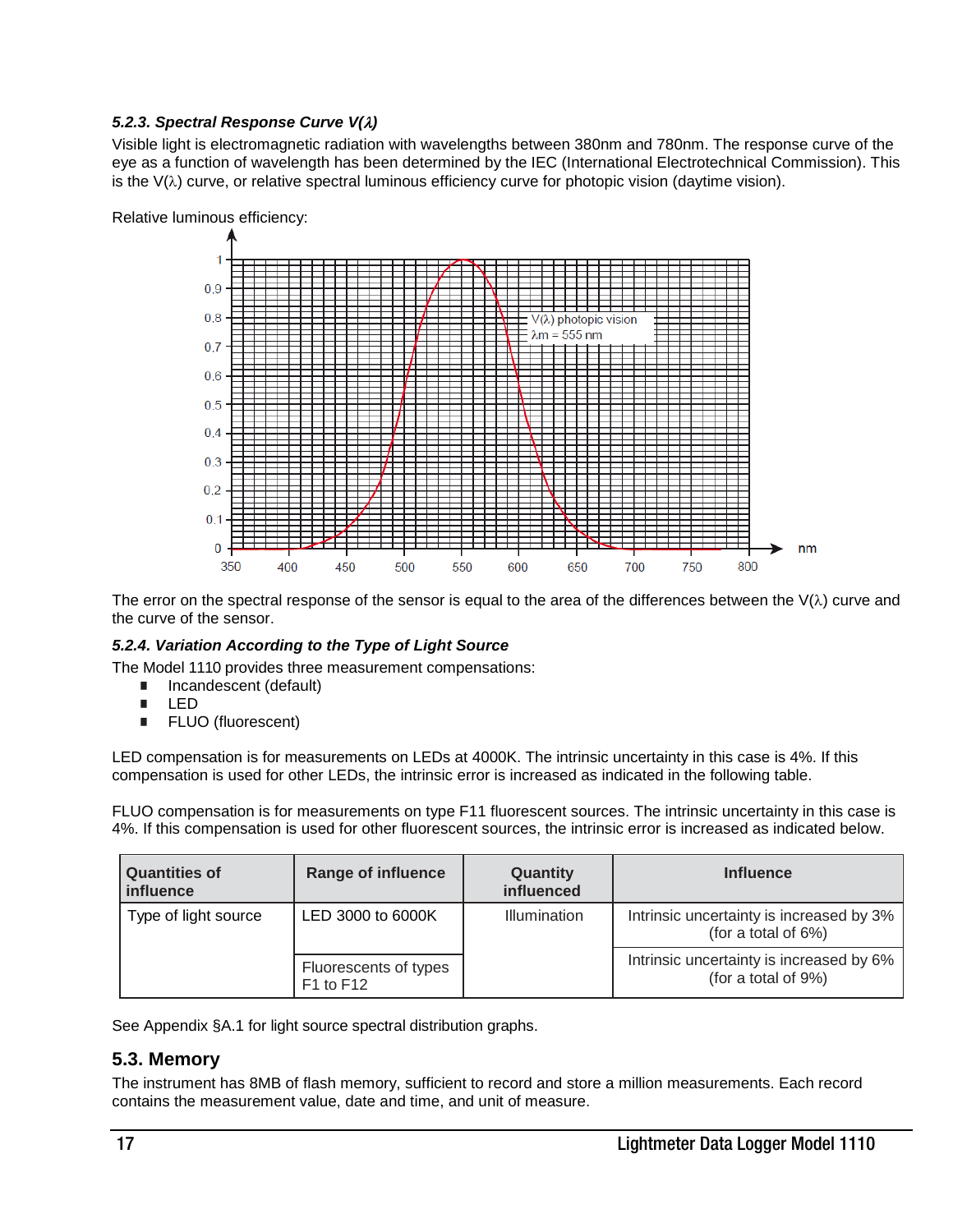#### **5.4. USB**

Protocol: USB Mass Storage Maximum transmission speed: 12 Mbit/s Type B micro-USB connector

#### <span id="page-17-0"></span>**5.5. Bluetooth**

Bluetooth 4.0 BLE Range 32' (10m) typical and up to 100' (30m) in line of sight. Output power: +0 to -23dBm Nominal sensitivity: -93dBm Maximum transfer rate: 10 kbits/s Average consumption: 3.3µA to 3.3V.

#### <span id="page-17-1"></span>**5.6. Power Supply**

The instrument is powered by three 1.5V LR6 or AA alkaline batteries. You can replace the batteries with rechargeable NiMH batteries of the same size. However, even when the rechargeable batteries are fully charged, they will not reach the voltage of the alkaline batteries, and the Battery indicator will appear as  $\blacksquare$  or  $\blacksquare$ .

Voltage for correct operation is 3 to 4.5V for alkaline batteries and 3.6V for rechargeable batteries. Below 3V, the instrument stops taking measurements and displays the message **BAt**. Battery life (with the Bluetooth connection deactivated) is:

- standby mode: 500 hours
- recording mode: 3 years at rate of one measurement every 15 minutes

The instrument can also be powered via a USB-micro cable, connected to either a computer or wall outlet adapter.



#### **5.7. Environmental Conditions**

For use indoors and outdoors.

- <span id="page-17-2"></span>■ Operating range: +14 to +140°F (-10 to 60°C) and 10 to 90%RH without condensation
- Storage range: -4 to +158°F (-20 to +70°C) and 10 to 95%RH without condensation, without batteries
- Altitude: <6562' (2000m), and 32,808' (10,000m) in storage
- Pollution degree: 2

#### <span id="page-17-3"></span>**5.8. Mechanical Specifications**

Dimensions (L x W x H):

- Housing:  $5.9 \times 2.8 \times 1.26$ " (150 x 72 x 32mm)
- Sensor:  $2.6 \times 2.5 \times 1.38$ " (67  $\times$  64  $\times$  35mm) with the protecting cap
- Spiral-wound cable: 9.4 to 47.2" (24 to 120cm)

Mass:12.2oz (345g) approx.

Inrush protection: IP 50, with the USB connector closed and the protecting cap on the sensor, per IEC 60.529. Drop impact test: 3.2' (1m) per IEC 61010-1.

#### <span id="page-17-4"></span>**5.9. Compliance with International Standards**

The instrument is compliant with standard IEC 61010-1.

#### <span id="page-17-5"></span>**5.10. Electromagnetic Compatibility (CEM)**

The instrument is compliant with standard IEC 61326-1.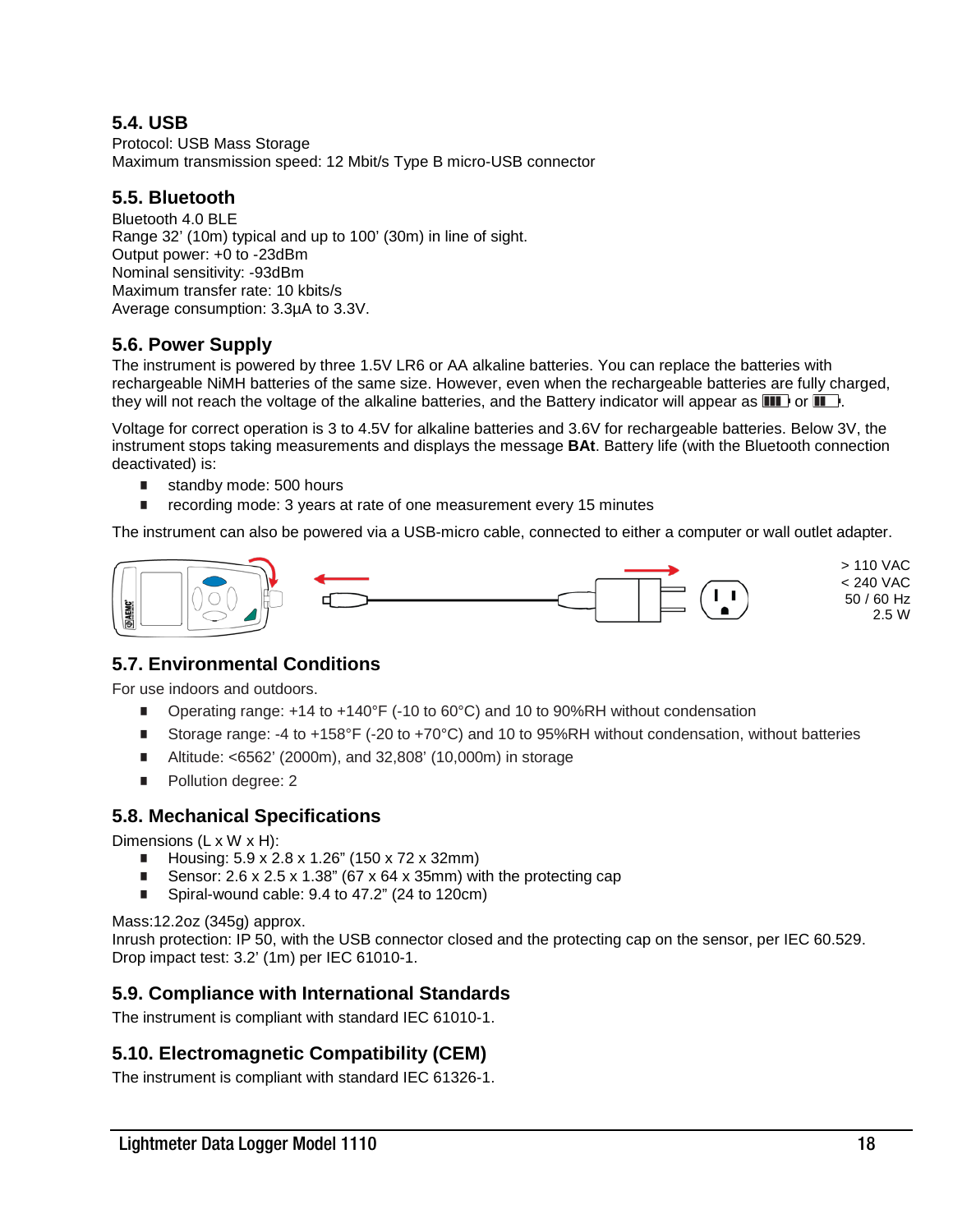## **6. MAINTENANCE**

<span id="page-18-0"></span>

**Except for batteries, the instrument contains no parts that can be replaced by personnel who have not been specially trained and accredited. Any unauthorized repair or replacement of a part by an "equivalent" may significantly impair safety.**

#### <span id="page-18-1"></span>**6.1. Cleaning**

Disconnect the instrument from all sensors, cable, etc. and turn it OFF.

Use a soft cloth, dampened with soapy water. Rinse with a damp cloth and dry rapidly with a dry cloth or forced air. Do not use alcohol, solvents, or hydrocarbons.

#### <span id="page-18-2"></span>**6.2. Maintenance**

- Place the protecting cap on the sensor when the instrument is not in use.
- Store the instrument in a dry place and at constant temperature.

#### <span id="page-18-3"></span>**6.3. Battery Replacement**

The **IIII** symbol indicates the remaining battery life. When the  $\Box$  symbol is empty, all the batteries must be replaced (see §1.1).



Do not treat spent batteries as ordinary household waste. Take them to an appropriate recycling facility**.**

#### <span id="page-18-4"></span>**6.4. Firmware Update**

AEMC may periodically update the instrument's firmware. Updates are available for free download. To check for updates:

- 1. Connect the instrument to the Data Logger Control Panel.
- 2. Click Help.
- 3. Click Update. If the instrument is running the latest firmware, a message appears informing you of this. If an update is available, the AEMC Download page automatically opens. Follow the instructions listed on this page to download the update.



After firmware updates, it may be necessary to reconfigure the instrument (see §2).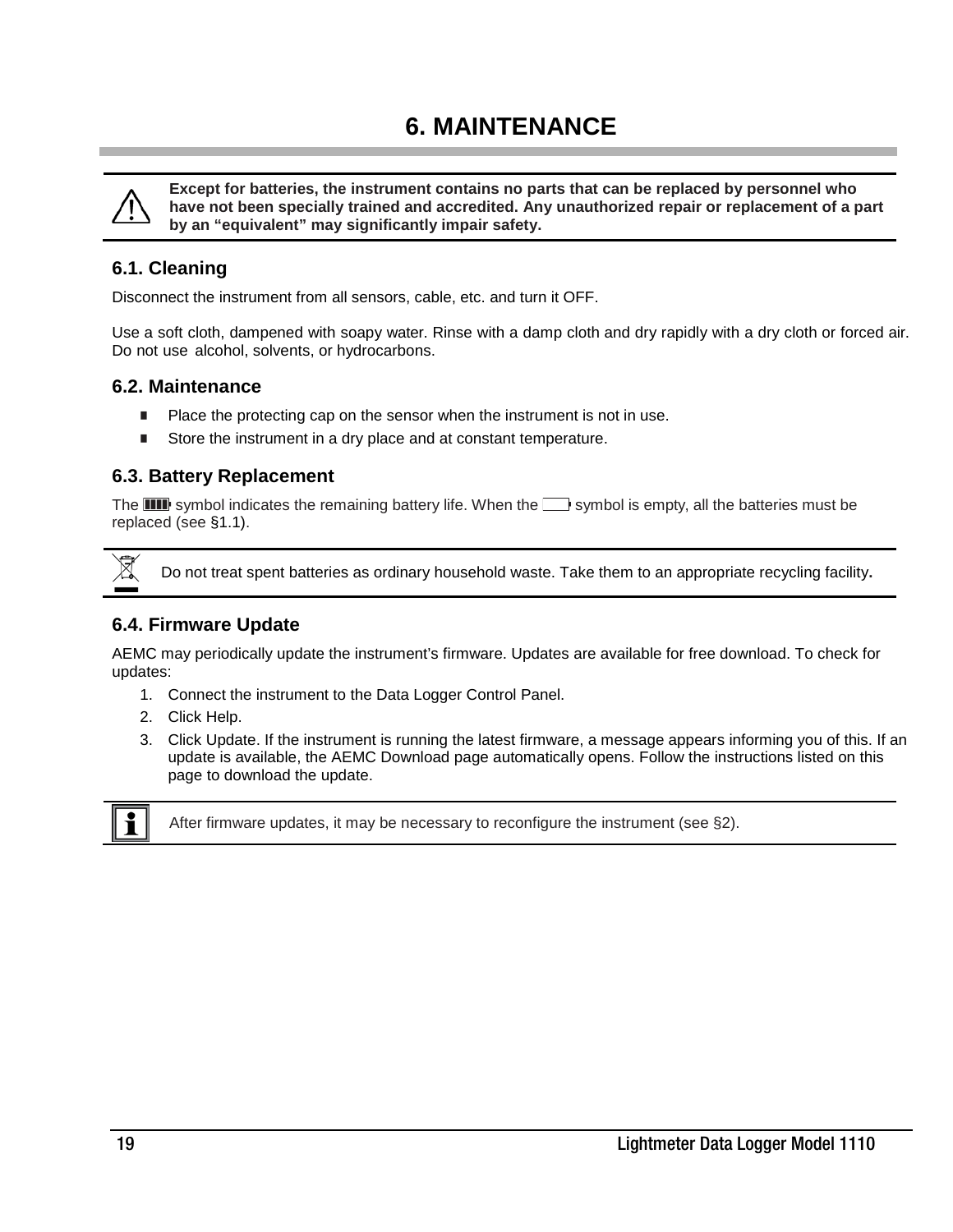#### <span id="page-19-1"></span><span id="page-19-0"></span>**A.1. Spectral Distributions of Illumination Sources**

The instrument measures three types of illumination source:

- natural or incandescent (defined as "illuminant A" by standard NF C-42-710)<br>■ fluorescent tubes with three narrow bands, or F11
- fluorescent tubes with three narrow bands, or F11
- LEDs at 4000K

#### <span id="page-19-2"></span>*A.1.1. Incandescent (Illuminant A) Illumination Spectral Distribution*



<span id="page-19-3"></span>*A.1.2. Fluorescent (F11) Illumination Spectral Distribution*

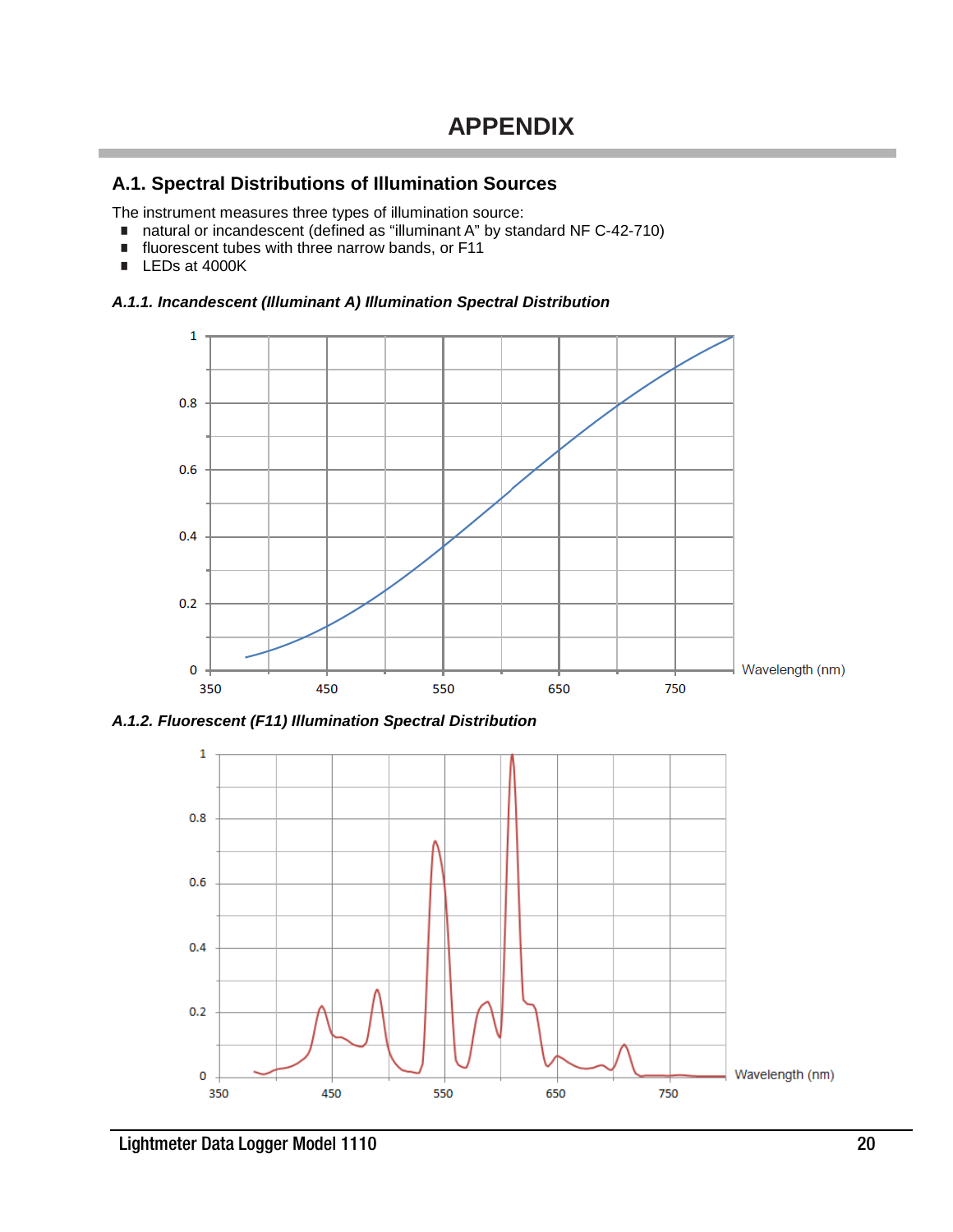#### <span id="page-20-0"></span>*A.1.3. LED Illumination Spectral Distribution*



### <span id="page-20-1"></span>**A.2. Illumination Values**

| Total darkness                                     | 0lx               |
|----------------------------------------------------|-------------------|
| Outdoors at night                                  | 2 to 20lx         |
| Production plant without manual operations         | 50 <sub>xx</sub>  |
| Passageways, stairs and corridors, warehouses      | $100\mathrm{k}$   |
| Dock and loading areas                             | 150 <sub>x</sub>  |
| Changing rooms, cafeteria, and sanitary facilities | 200 <sub>x</sub>  |
| Handling, packaging, and dispatching areas         | 300 <sub>x</sub>  |
| Conference and meeting rooms, writing, reading     | 500 <sub>x</sub>  |
| Industrial drafting                                | 750 k             |
| Operating room, precision mechanics                | 1000lx            |
| Electronics workshop, checks of colors             | 1500 <sub>x</sub> |
| Operating table                                    | 10,000lx          |
| Outdoors, cloudy                                   | 5000 to 20,000lx  |
| Outdoors, clear sky                                | 7000 to 24,000lx  |
| Outdoors, direct sunlight, summer                  | 100,000lx         |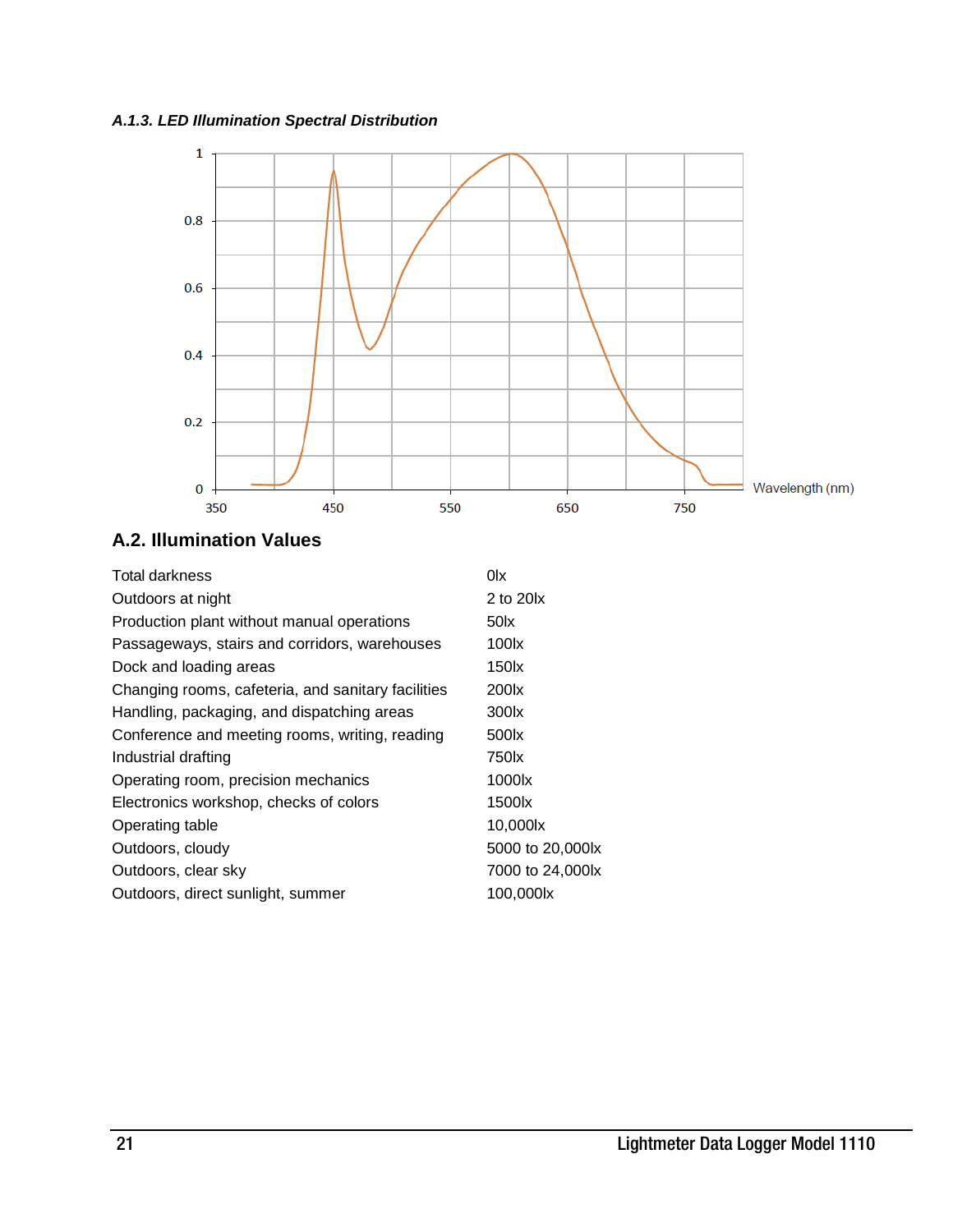## **REPAIR AND CALIBRATION**

<span id="page-21-0"></span>To ensure that your instrument meets factory specifications, we recommend that it be scheduled to be sent back to our factory Service Center at one-year intervals for recalibration, or as required by other standards or internal procedures.

#### **For instrument repair and calibration:**

You must contact our Service Center for a Customer Service Authorization Number (CSA#). This will ensure that when your instrument arrives, it will be tracked and processed promptly. Please write the CSA# on the outside of the shipping container. If the instrument is returned for calibration, we need to know if you want a standard calibration or a calibration traceable to N.I.S.T. (Includes calibration certificate plus recorded calibration data).

#### **For North / Central / South America, Australia and New Zealand:**

Ship To: Chauvin Arnoux<sup>®</sup>, Inc. d.b.a. AEMC<sup>®</sup> Instruments 15 Faraday Drive • Dover, NH 03820 USA Phone: (800) 945-2362 (Ext. 360) (603) 749-6434 (Ext. 360)

Fax: (603) 742-2346 • (603) 749-6309

E-mail: repair@aemc.com

(Or contact your authorized distributor.)

Costs for repair, standard calibration, and calibration traceable to N.I.S.T. are available.

**NOTE:** You must obtain a CSA# before returning any instrument.

## **TECHNICAL AND SALES ASSISTANCE**

<span id="page-21-1"></span>If you are experiencing any technical problems, or require any assistance with the proper operation or application of your instrument, please call, fax, or e-mail our technical support team:

**Contact:** Chauvin Arnoux® , Inc. d.b.a. AEMC® Instruments Phone: (800) 945-2362 (Ext. 351) • (603) 749-6434 (Ext. 351) Fax: (603) 742-2346

E-mail: [techsupport@aemc.com](mailto:techsupport@aemc.com)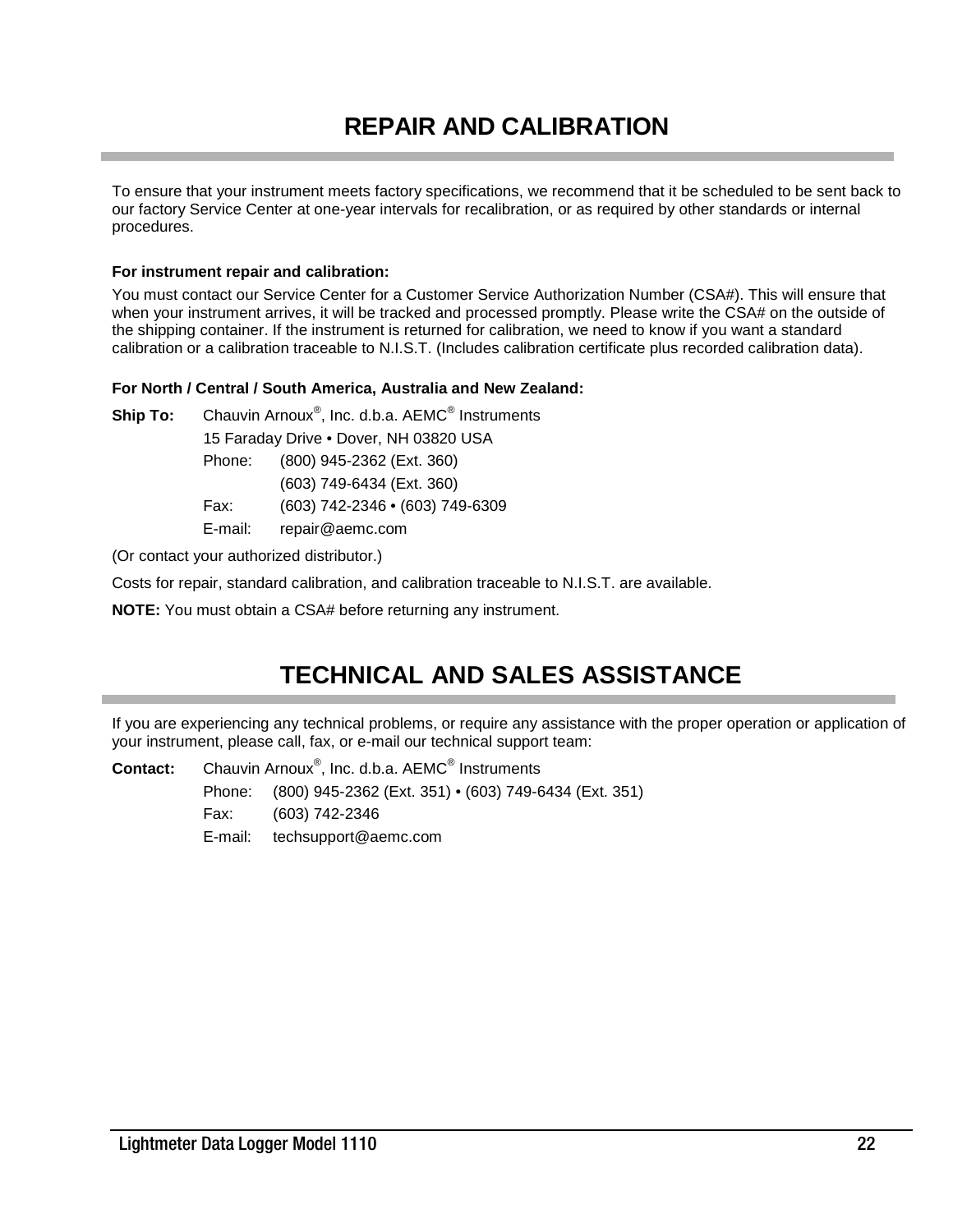## **LIMITED WARRANTY**

<span id="page-22-0"></span>Your AEMC instrument is warranted to the owner for a period of two years from the date of original purchase against defects in manufacture. This limited warranty is given by AEMC<sup>®</sup> Instruments, not by the distributor from whom it was purchased. This warranty is void if the unit has been tampered with, abused, or if the defect is related to service not performed by AEMC® Instruments.

Full warranty coverage and product registration is available on our website at:

#### **[www.aemc.com/warranty.html](http://www.aemc.com/warranty/html)**.

Please print the online Warranty Coverage Information for your records.

#### **What AEMC® Instruments will do:**

If a malfunction occurs within the two-year period, you may return the instrument to us for repair, provided we have your warranty registration information on file or a proof of purchase. AEMC® Instruments will, at its option, repair or replace the faulty material.

#### **Warranty Repairs**

#### **What you must do to return an Instrument for Warranty Repair:**

First, request a Customer Service Authorization Number (CSA#) by phone or by fax from our Service Department (see address below), then return the instrument along with the signed CSA Form. Please write the CSA# on the outside of the shipping container. Return the instrument, postage or shipment pre-paid to:

**Ship To:** Chauvin Arnoux® , Inc. d.b.a. AEMC® Instruments 15 Faraday Drive • Dover, NH 03820 USA

- Phone: (800) 945-2362 (Ext. 360)
- (603) 749-6434 (Ext. 360)
- Fax: (603) 742-2346 (603) 749-6309
- E-mail: repair@aemc.com

**Caution:** To protect yourself against in-transit loss, we recommend you insure your returned material.

**NOTE:** You must obtain a CSA# before returning any instrument.